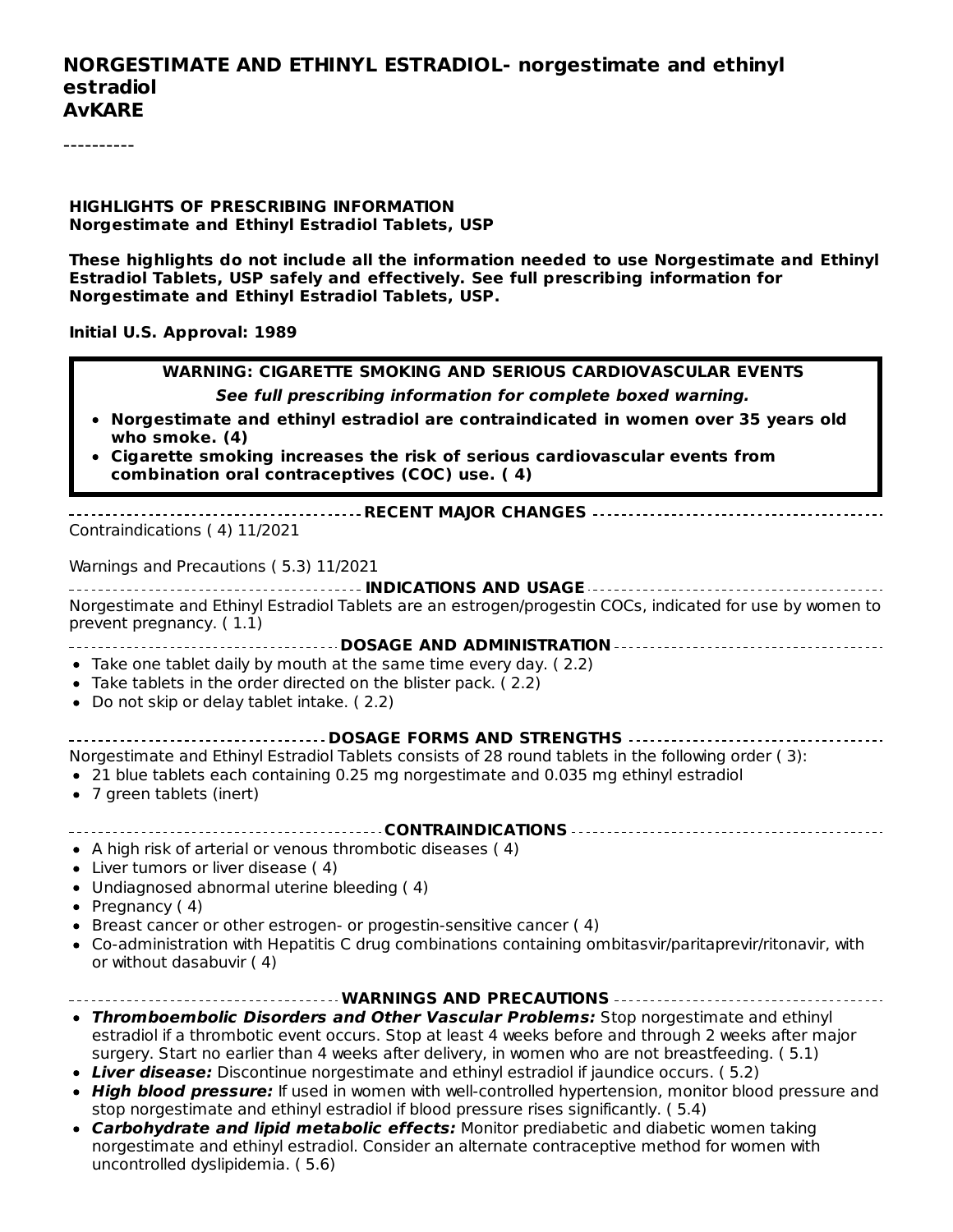- **Headache:** Evaluate significant change in headaches and discontinue norgestimate and ethinyl estradiol if indicated. ( 5.7)
- **Bleeding Irregularities and Amenorrhea**: Evaluate irregular bleeding or amenorrhea. ( 5.8)

**ADVERSE REACTIONS** The most common adverse reactions reported during clinical trials ( $\geq$ 2%) were: Norgestimate and ethinyl estradiol: headache/migraine, abdominal/gastrointestinal pain, vaginal infection, genital discharge, breast issues (including breast pain, discharge, and enlargement), mood disorders (including depression and mood altered), flatulence, nervousness, rash. ( 6.1) **To report SUSPECTED ADVERSE REACTIONS, contact AvKARE at 1-855-361-3993; email DRUGSAFETY@AVKARE.COM or FDA at 1-800-FDA-1088 or** www.fda.gov/medwatch. **DRUG INTERACTIONS** Drugs or herbal products that induce certain enzymes including CYP3A4, may decrease the effectiveness of COCs or increase breakthrough bleeding. Counsel patients to use a back-up or alternative method of contraception when enzyme inducers are used with COCs. ( 7.1) **USE IN SPECIFIC POPULATIONS Nursing mothers:** Not recommended; can decrease milk production. ( 8.3) **See 17 for PATIENT COUNSELING INFORMATION.**

**Revised: 11/2021**

### **FULL PRESCRIBING INFORMATION: CONTENTS\***

### **WARNING: CIGARETTE SMOKING AND SERIOUS CARDIOVASCULAR EVENTS 1 INDICATIONS AND USAGE**

1.1 Oral Contraceptive

### **2 DOSAGE AND ADMINISTRATION**

- 2.1 How to Start Norgestimate and Ethinyl Estradiol Tablets
- 2.2 How to Take Norgestimate and Ethinyl Estradiol Tablets
- 2.3 Missed Tablets
- 2.4 Advice in Case of Gastrointestinal Disturbances

### **3 DOSAGE FORMS AND STRENGTHS**

### **4 CONTRAINDICATIONS**

## **5 WARNINGS AND PRECAUTIONS**

- 5.1 Thromboembolic Disorders and Other Vascular Problems
- 5.2 Liver Disease
- 5.3 Risk of Liver Enzyme Elevations with Concomitant Hepatitis C Treatment
- 5.4 High Blood Pressure
- 5.5 Gallbladder Disease
- 5.6 Carbohydrate and Lipid Metabolic Effects
- 5.7 Headache
- 5.8 Bleeding Irregularities and Amenorrhea
- 5.9 COC Use Before or During Early Pregnancy
- 5.10 Depression
- 5.11 Malignant Neoplasms
- 5.12 Effect on Binding Globulins
- 5.13 Monitoring
- 5.14 Hereditary Angioedema
- 5.15 Chloasma

## **6 ADVERSE REACTIONS**

6.1 Clinical Trial Experience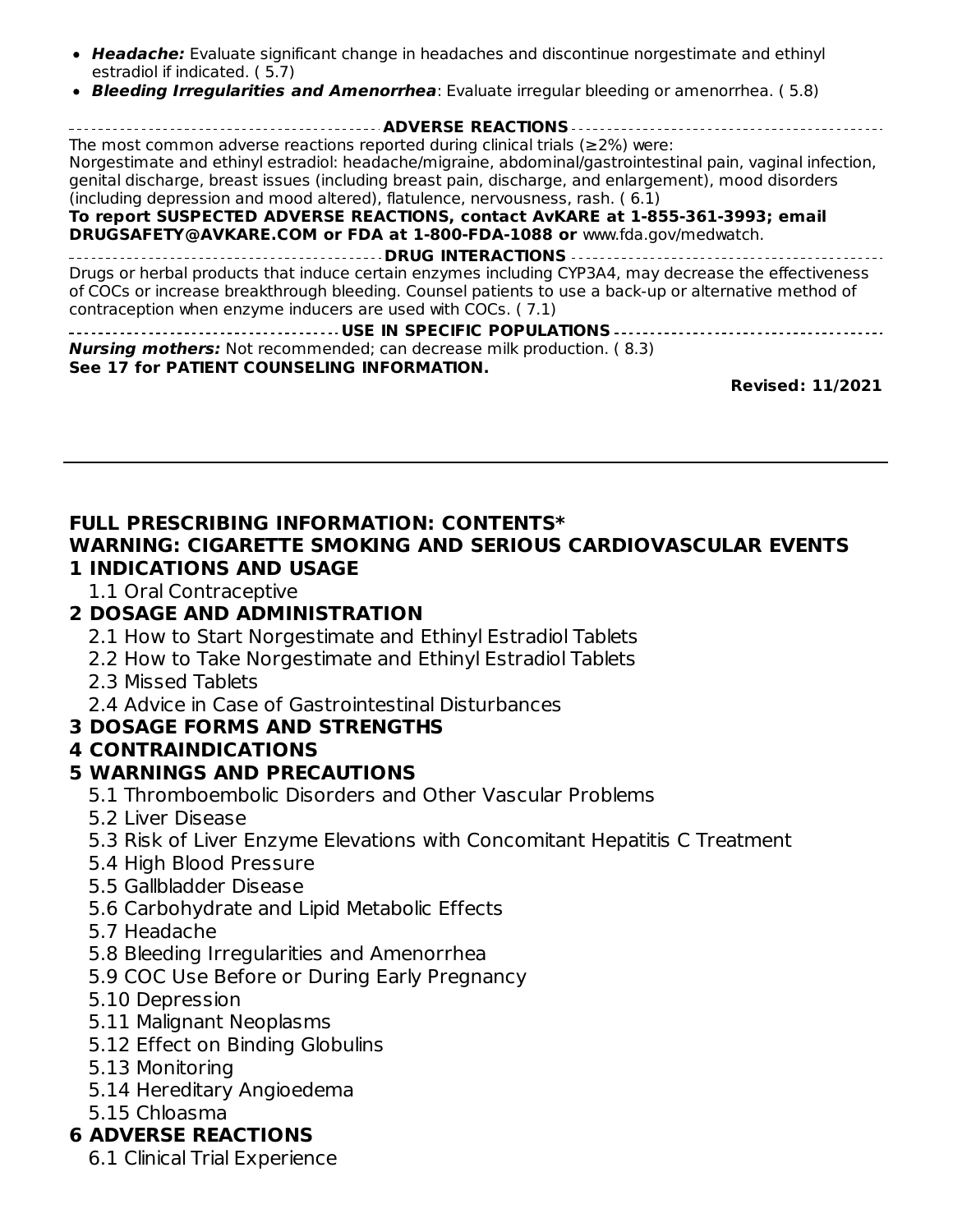6.2 Postmarketing Experience

### **7 DRUG INTERACTIONS**

- 7.1 Effects of Other Drugs on Combined Oral Contraceptives
- 7.2 Effects of Combined Oral Contraceptives on Other Drugs
- 7.3 Interference with Laboratory Tests
- 7.4 Concomitant Use with HCV Combination Therapy Liver Enzyme Elevation

## **8 USE IN SPECIFIC POPULATIONS**

- 8.1 Pregnancy
- 8.3 Nursing Mothers
- 8.4 Pediatric Use
- 8.5 Geriatric Use
- 8.6 Hepatic Impairment
- 8.7 Renal Impairment

## **10 OVERDOSAGE**

### **11 DESCRIPTION**

## **12 CLINICAL PHARMACOLOGY**

- 12.1 Mechanism of Action
- 12.2 Pharmacodynamics
- 12.3 Pharmacokinetics

### **13 NONCLINICAL TOXICOLOGY**

13.1 Carcinogenesis, Mutagenesis, Impairment of Fertility

### **14 CLINICAL STUDIES**

14.1 Contraception

### **16 HOW SUPPLIED/STORAGE AND HANDLING**

- 16.1 How Supplied
- 16.2 Storage Conditions

### **17 PATIENT COUNSELING INFORMATION**

 $\ast$  Sections or subsections omitted from the full prescribing information are not listed.

### **FULL PRESCRIBING INFORMATION**

### **WARNING: CIGARETTE SMOKING AND SERIOUS CARDIOVASCULAR EVENTS**

**Cigarette smoking increases the risk of serious cardiovascular events from combination oral contraceptive (COC) use. This risk increases with age, particularly in women over 35 years of age, and with the number of cigarettes smoked. For this reason, COCs are contraindicated in women who are over 35 years of age and smoke [see CONTRAINDICATIONS (4)].**

### **1 INDICATIONS AND USAGE**

**1.1 Oral Contraceptive**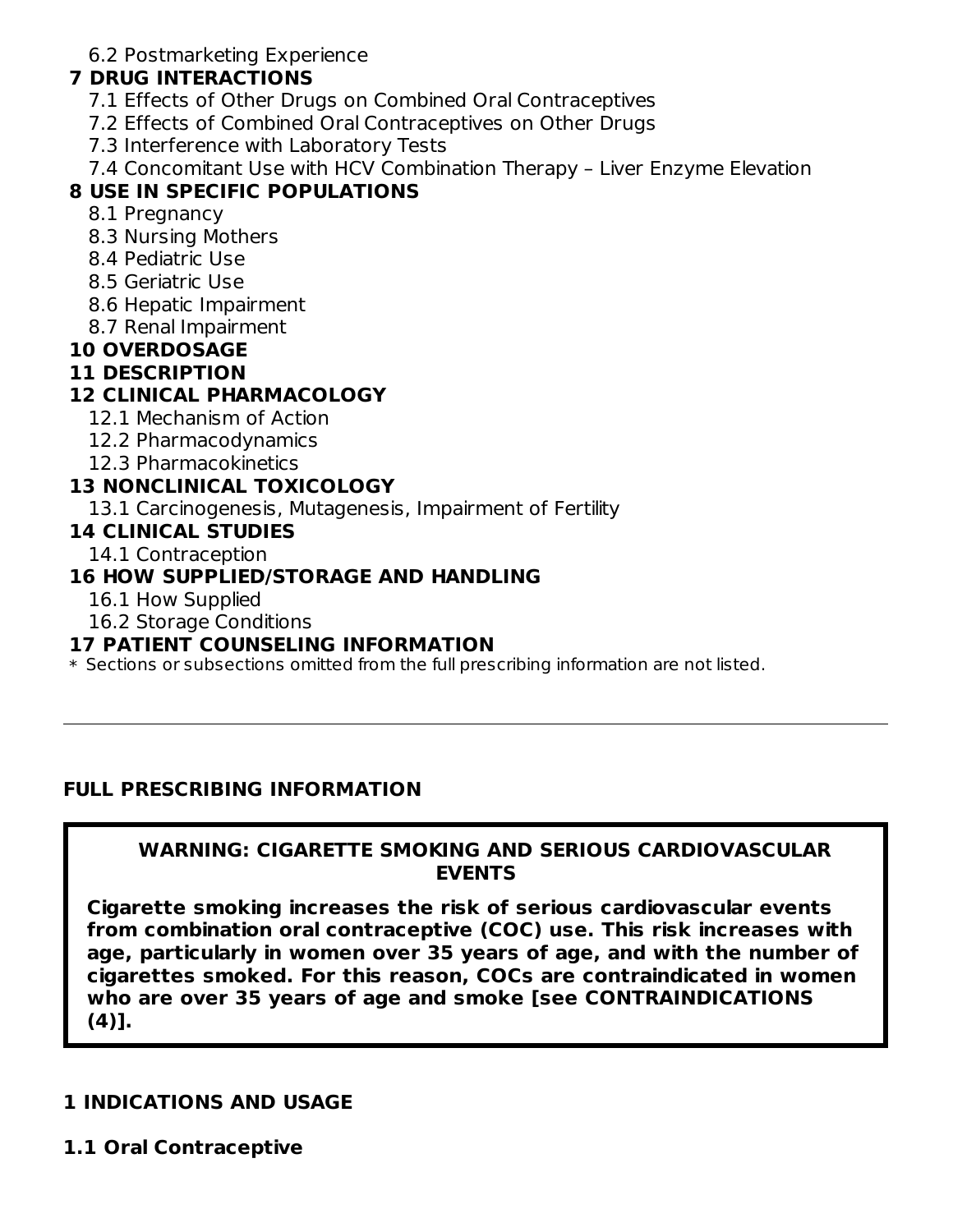Norgestimate and Ethinyl Estradiol Tablets are indicated for use by females of reproductive potential to prevent pregnancy [see **CLINICAL STUDIES (14)]** .

## **2 DOSAGE AND ADMINISTRATION**

### **2.1 How to Start Norgestimate and Ethinyl Estradiol Tablets**

Norgestimate and Ethinyl Estradiol Tablets dispensed in a blister pack [see **HOW SUPPLIED/STORAGE AND HANDLING ( 16)].** Norgestimate and Ethinyl Estradiol Tablets may be started using either a Day 1 start or a Sunday start (see **Table 1).** For the first cycle of a Sunday Start regimen, an additional method of contraception should be used until after the first 7 consecutive days of administration.

## **2.2 How to Take Norgestimate and Ethinyl Estradiol Tablets**

### **Table 1: Instructions for Administration of Norgestimate and Ethinyl Estradiol Tablets**

| Starting COCs in women not currently using Day 1 Start:                                       |                                                                                                                                                                                                                                                                                                                                                   |
|-----------------------------------------------------------------------------------------------|---------------------------------------------------------------------------------------------------------------------------------------------------------------------------------------------------------------------------------------------------------------------------------------------------------------------------------------------------|
| hormonal contraception (Day 1 Start or                                                        | • Take first active tablet without                                                                                                                                                                                                                                                                                                                |
| <b>Sunday Start)</b>                                                                          | regard to meals on the first day<br>of menses.                                                                                                                                                                                                                                                                                                    |
| Important:                                                                                    | Take subsequent active tablets<br>once daily at the same time each<br>day for a total of 21 days.                                                                                                                                                                                                                                                 |
| Consider the possibility of ovulation and<br>conception prior to initiation of this product.  | Take one green inactive tablet<br>$\bullet$<br>daily for 7 days and at the same<br>time of day that active tablets<br>were taken.                                                                                                                                                                                                                 |
| <b>Tablet Color:</b>                                                                          | Begin each subsequent blister                                                                                                                                                                                                                                                                                                                     |
| • Norgestimate and Ethinyl Estradiol Tablets<br>active tablets are blue (Day 1 to Day 21).    | pack on the same day of                                                                                                                                                                                                                                                                                                                           |
| • Norgestimate and Ethinyl Estradiol Tablets has<br>green inactive tablets (Day 22 to Day 28) | Norgestimate and Ethinyl<br>Estradiol Tablets the week as the<br>first cycle blister pack (i.e., on the<br>day after taking the last inactive<br>tablet)                                                                                                                                                                                          |
|                                                                                               | <b>Sunday Start:</b>                                                                                                                                                                                                                                                                                                                              |
|                                                                                               | • Take first active tablet without<br>regard to meals on the first<br>Sunday after the onset of<br>menses. Due to the potential<br>risk of becoming pregnant,<br>use additional non-hormonal<br>contraception (such as<br>condoms and spermicide) for<br>the first seven days of the<br>patient's first cycle blister<br>pack of Norgestimate and |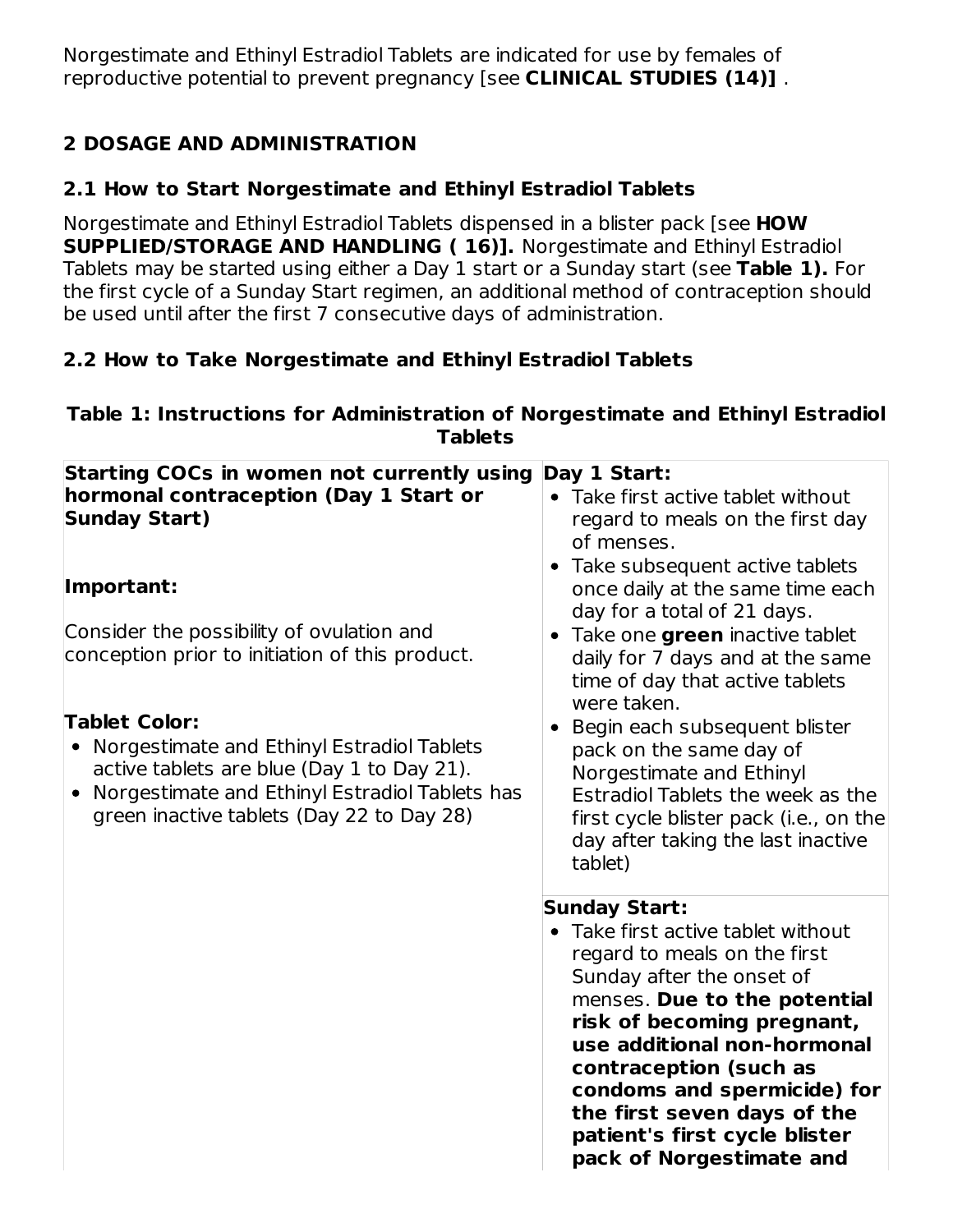|                                                                                                               | <b>Ethinyl Estradiol Tablets.</b><br>• Take subsequent active tablets<br>once daily at the same time each<br>day for a total of 21 days.<br>• Take one green inactive tablet<br>daily for the following 7 days and<br>at the same time of day that<br>active tablets were taken.<br>Begin each subsequent blister<br>pack on the same day of the<br>week as the first cycle blister<br>pack (i.e., on the Sunday after<br>taking the last inactive tablet) and<br>additional non-hormonal<br>contraceptive is not needed. |
|---------------------------------------------------------------------------------------------------------------|---------------------------------------------------------------------------------------------------------------------------------------------------------------------------------------------------------------------------------------------------------------------------------------------------------------------------------------------------------------------------------------------------------------------------------------------------------------------------------------------------------------------------|
| <b>Switching to Norgestimate and Ethinyl</b><br><b>Estradiol Tablets from another oral</b><br>contraceptive   | Start on the same day that a new<br>blister pack of the previous oral<br>contraceptive would have started.                                                                                                                                                                                                                                                                                                                                                                                                                |
| <b>Switching from another contraceptive</b><br>method to Norgestimate and Ethinyl<br><b>Estradiol Tablets</b> | <b>Start Norgestimate and Ethinyl</b><br><b>Estradiol Tablets:</b>                                                                                                                                                                                                                                                                                                                                                                                                                                                        |
| • Transdermal patch                                                                                           | On the day when next application<br>$\bullet$<br>would have been scheduled                                                                                                                                                                                                                                                                                                                                                                                                                                                |
| • Vaginal ring                                                                                                | • On the day when next insertion<br>would have been scheduled                                                                                                                                                                                                                                                                                                                                                                                                                                                             |
| <b>Injection</b>                                                                                              | • On the day when next injection<br>would have been scheduled                                                                                                                                                                                                                                                                                                                                                                                                                                                             |
| • Intrauterine contraceptive                                                                                  | On the day of removal<br>If the IUD is not removed on first<br>day of the patient's menstrual<br>cycle, additional non-hormonal<br>contraceptive (such as condoms<br>and spermicide) is needed for the<br>first seven days of the first cycle<br>blister pack.                                                                                                                                                                                                                                                            |
| <b>Implant</b>                                                                                                | • On the day of removal                                                                                                                                                                                                                                                                                                                                                                                                                                                                                                   |

**Complete instructions to facilitate patient counseling on proper tablet usage are located in the FDA-Approved Patient Labeling.**

### **Starting Norgestimate and Ethinyl Estradiol Tablets after Abortion or Miscarriage**

### **First-trimester**

After a first-trimester abortion or miscarriage, Norgestimate and Ethinyl Estradiol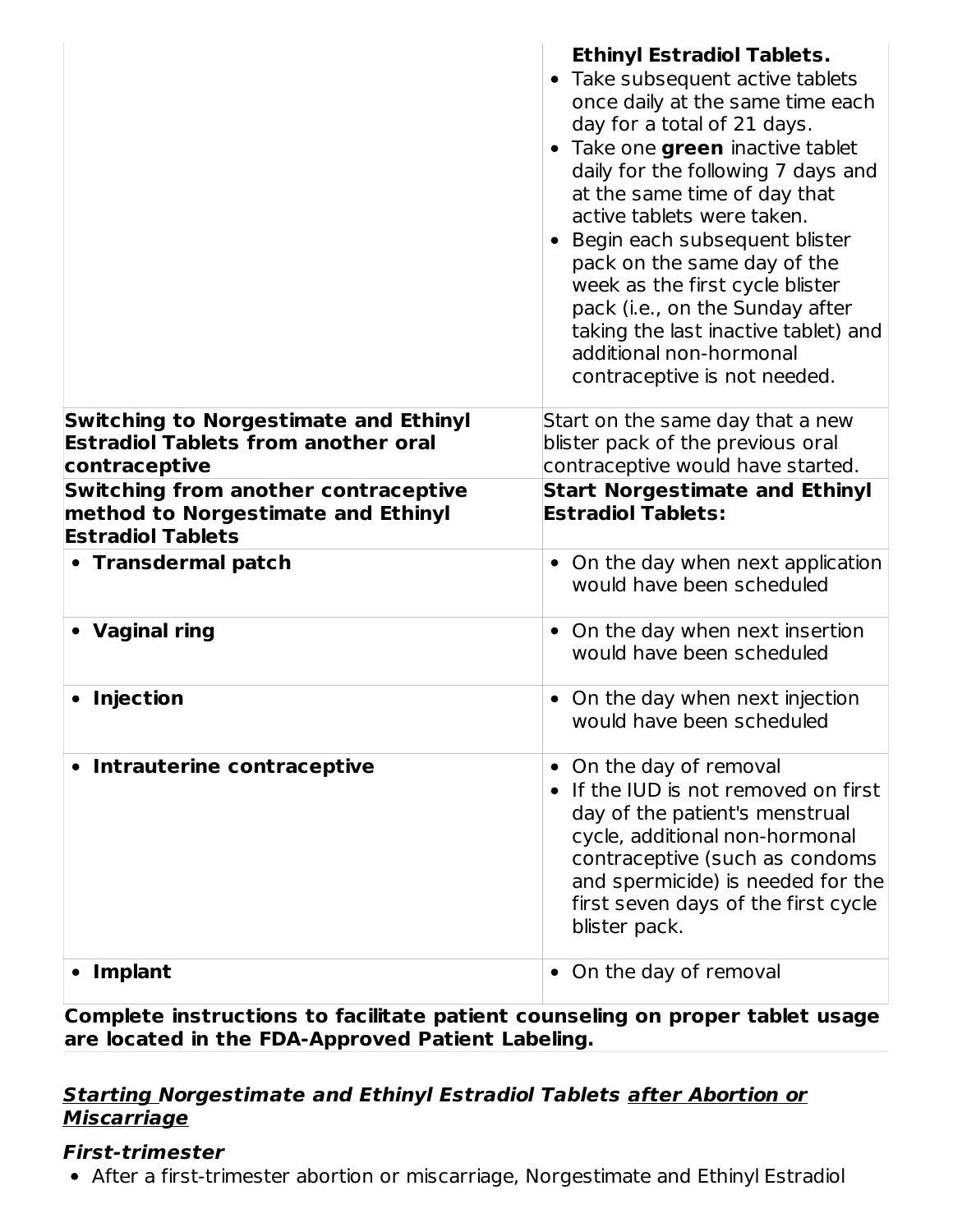Tablets may be started immediately. An additional method of contraception is not needed if Norgestimate and Ethinyl Estradiol Tablets is started immediately.

• If Norgestimate and Ethinyl Estradiol Tablets is not started within 5 days after termination of the pregnancy, the patient should use additional non-hormonal contraception (such as condoms and spermicide) for the first seven days of her first cycle blister pack of Norgestimate and Ethinyl Estradiol Tablets.

### **Second-trimester**

Do not start until 4 weeks after a second-trimester abortion or miscarriage, due to the increased risk of thromboembolic disease. Start Norgestimate and Ethinyl Estradiol Tablets, following the instructions in Table 1 for Day 1 or Sunday start, as desired. If using Sunday start, use additional non-hormonal contraception (such as condoms and spermicide) for the first seven days of the patient's first cycle blister pack of Norgestimate and Ethinyl Estradiol Tablets [see **CONTRAINDICATIONS (4), WARNINGS AND PRECAUTIONS (5.1), and FDA-APPROVED PATIENT LABELING].**

## **Starting Norgestimate and Ethinyl Estradiol Tablets, USP after Childbirth**

- Do not start until 4 weeks after delivery, due to the increased risk of thromboembolic disease. Start contraceptive therapy with Norgestimate and Ethinyl Estradiol Tablets following the instructions in **Table 1** for women not currently using hormonal contraception.
- Norgestimate and Ethinyl Estradiol Tablets is not recommended for use in lactating women [see **USE IN SPECIFIC POPULATIONS (8.3)].**
- If the woman has not yet had a period postpartum, consider the possibility of ovulation and conception occurring prior to use of Norgestimate and Ethinyl Estradiol Tablets. [See **CONTRAINDICATIONS (4), WARNINGS AND PRECAUTIONS (5.1), USE IN SPECIFIC POPULATIONS (8.1 and 8.3), and FDA-Approved Patient Labeling**].

### **BEFORE YOU START TAKING YOUR PILLS**

### **DECIDE WHAT TIME OF DAY YOU WANT TO TAKE YOUR PILL.**

It is important to take it at about the same time every day.

## **LOOK AT YOUR PILL PACK**

The pill blister pack has 21 active pills (with hormones) to take for 3 weeks. This is followed by 1 week of reminder green pills (without hormones).

There are 21 blue active pills, and 7 green reminder pills.

### 3. **ALSO FIND:**

- $\bullet$   $\circ$  1. where on the blister pack to start taking pills,
	- 2. in what order to take the pills (follow the arrows)
	- 3. The week numbers as shown in the diagram below.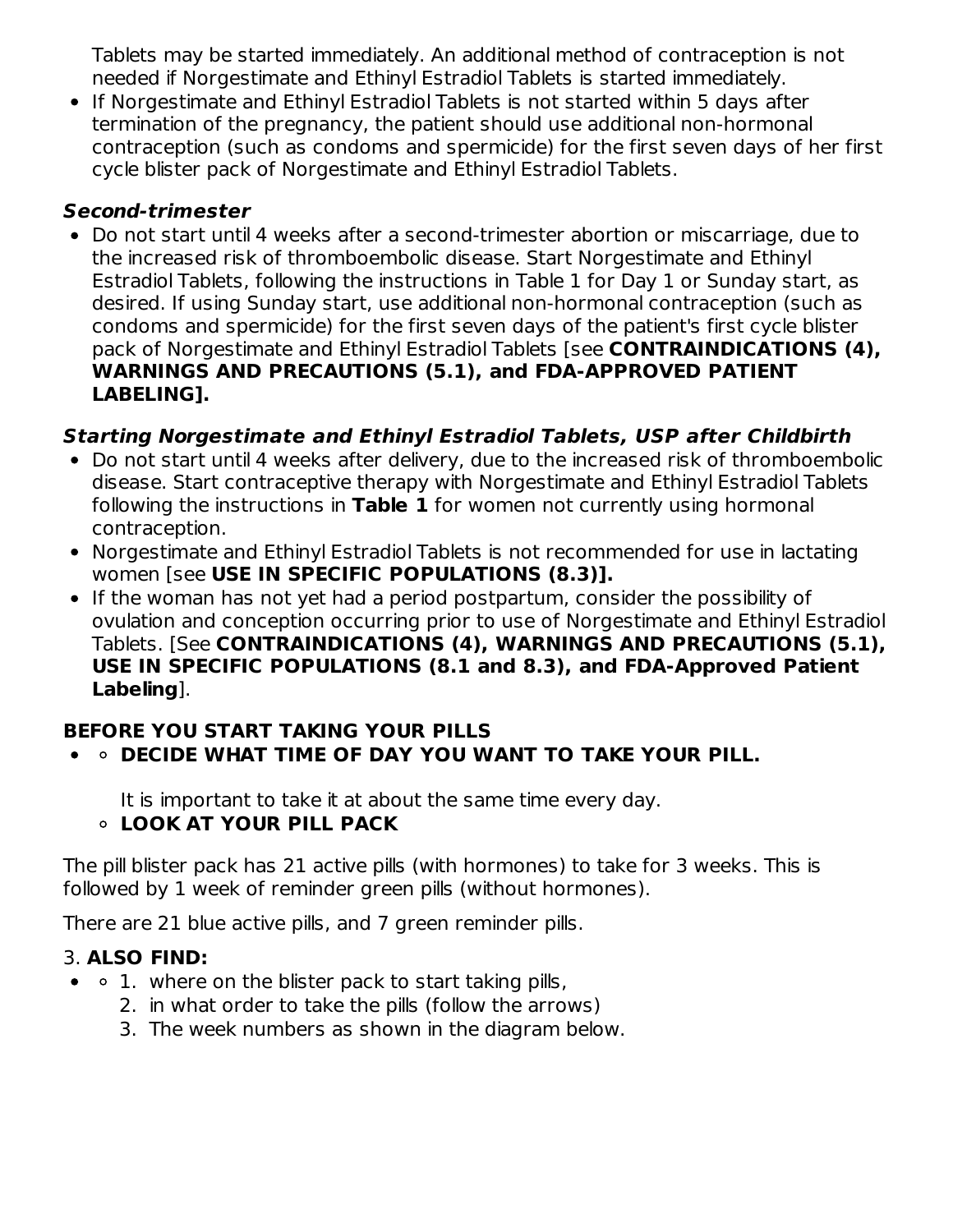

## 1. **BE SURE YOU HAVE READY AT ALL TIMES:**

Another kind of birth control (such as a condom or spermicide) to use as a back-up method in case you miss pills.

An extra, full pill blister pack.

### **2.3 Missed Tablets**

### **Table 2: Instructions for Missed Norgestimate and Ethinyl Estradiol Tablets Tablets**

| • If one active tablet is missed in Weeks<br>1, 2, or 3                                                                                    | Take the tablet as soon as possible.<br>Continue taking one tablet a day until the<br>blister pack is finished.                                                                                                                                                                                                                               |
|--------------------------------------------------------------------------------------------------------------------------------------------|-----------------------------------------------------------------------------------------------------------------------------------------------------------------------------------------------------------------------------------------------------------------------------------------------------------------------------------------------|
| • If two active tablets are missed in Week Take the two missed tablets as soon as<br>1 or Week 2                                           | possible and the next two active tablets the<br>next day. Continue taking one tablet a day<br>until the blister pack is finished. <b>Additional</b><br>non-hormonal contraception (such as<br>condoms and spermicide) should be<br>used as back-up if the patient has sex<br>within 7 days after missing tablets.                             |
| If two active tablets are missed in<br>the third week or three or more<br>active tablets are missed in a row in<br><b>Weeks 1, 2, or 3</b> | <b>Day 1 start:</b> Throw out the rest of the<br>blister pack and start a new pack that same<br>day.                                                                                                                                                                                                                                          |
|                                                                                                                                            | <b>Sunday start:</b> Continue taking one tablet a<br>day until Sunday, then throw out the rest of<br>the blister pack and start a new blister pack<br>that same day. Additional non-hormonal<br>contraception (such as condoms and<br>spermicide) should be used as back-up<br>if the patient has sex within 7 days<br>after missing tablets. |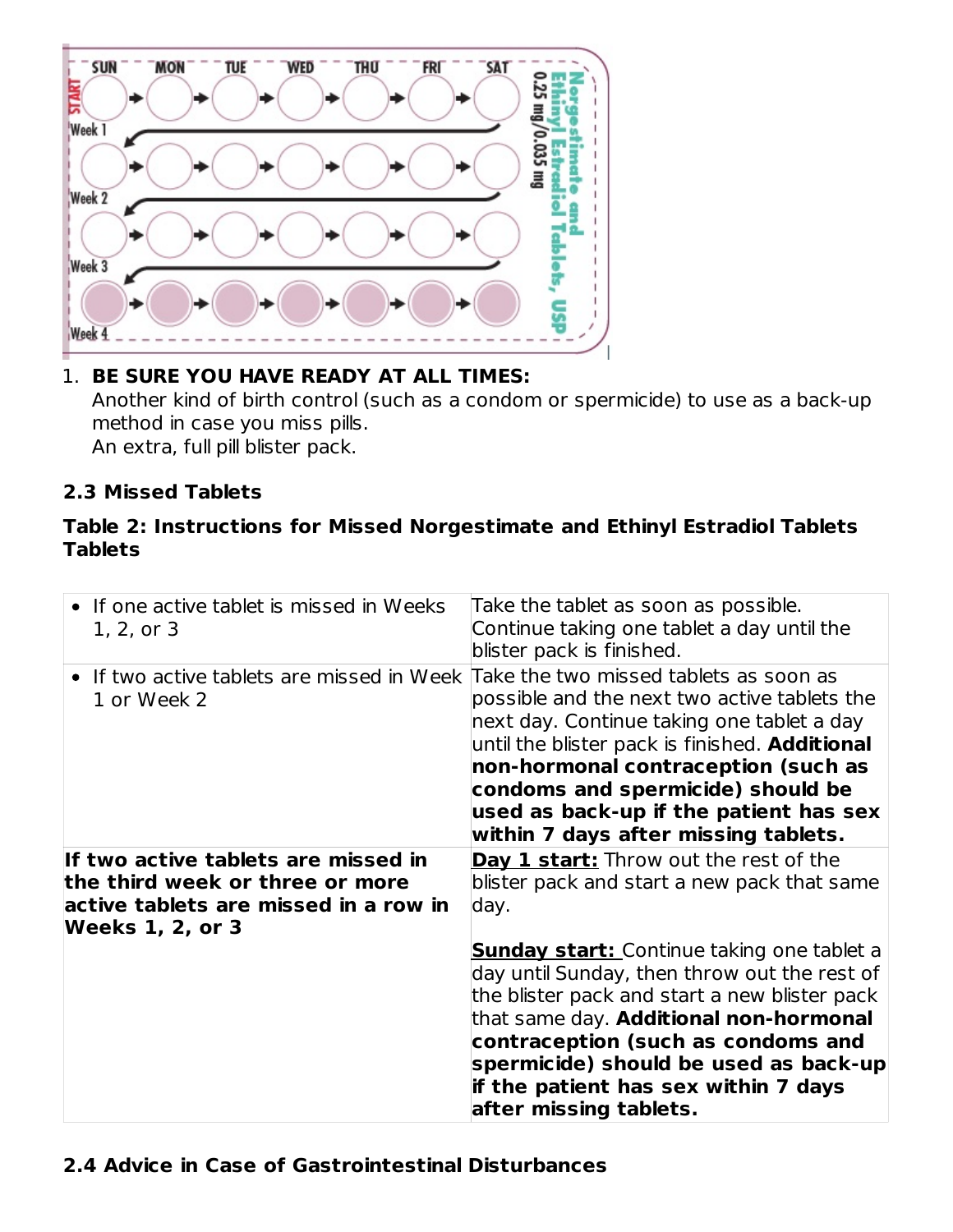In case of severe vomiting or diarrhea, absorption may not be complete and additional contraceptive measures should be taken. If vomiting or diarrhea occurs within 3 to 4 hours after taking an active tablet, handle this as a missed tablet [see **FDA-Approved Patient Labeling**].

## **3 DOSAGE FORMS AND STRENGTHS**

- Norgestimate and Ethinyl Estradiol Tablets is available in blister cards. Each blister pack contains 28 tablets in the following order:
- 21 active tablets are blue, round, debossed with SZ on one side and T4 on the other side.
- 7 inert tablets are green, round, debossed with SZ on one side and J1 on the other side.

## **4 CONTRAINDICATIONS**

Estarylla  $TM$  is contraindicated in females who are known to have or develop the following conditions:

- A high risk of arterial or venous thrombotic diseases. Examples include women who are known to:
- Smoke, if over age 35 [see **BOXED WARNING and WARNINGS AND PRECAUTIONS ( 5.1)]**
- Have deep vein thrombosis or pulmonary embolism, now or in the past [see **WARNINGS AND PRECAUTIONS ( 5.1)]**
- Have inherited or acquired hypercoagulopathies [see **WARNINGS AND PRECAUTIONS ( 5.1)]**
- Have cerebrovascular disease [see **WARNINGS AND PRECAUTIONS ( 5.1)]**
- Have coronary artery disease [see **WARNINGS AND PRECAUTIONS ( 5.1)]**
- Have thrombogenic valvular or thrombogenic rhythm diseases of the heart (for example, subacute bacterial endocarditis with valvular disease, or atrial fibrillation) [see **WARNINGS AND PRECAUTIONS (5.1)]**
- Have uncontrolled hypertension [see **WARNINGS AND PRECAUTIONS ( 5.4)]**
- Have diabetes mellitus with vascular disease [see **WARNINGS AND PRECAUTIONS ( 5.6)]**
- Have headaches with focal neurological symptoms or migraine headaches with aura [see **WARNINGS AND PRECAUTIONS ( 5.7)]**
	- Women over age 35 with any migraine headaches [see **WARNINGS AND PRECAUTIONS (5.7)]**
- Liver tumors, benign or malignant, or liver disease [see **WARNINGS AND PRECAUTIONS ( 5.2)]**
- Undiagnosed abnormal uterine bleeding [see **WARNINGS AND PRECAUTIONS ( 5.8)]**
- Pregnancy, because there is no reason to use COCs during pregnancy [see **WARNINGS AND PRECAUTIONS (5.8) and USE IN SPECIFIC POPULATIONS ( 8.1)]**
- Current diagnosis of, or history of, breast cancer, which may be hormone-sensitive [see **WARNINGS AND PRECAUTIONS ( 5.11)]**
- Use of Hepatitis C drug combinations containing ombitasvir/paritaprevir/ritonavir, with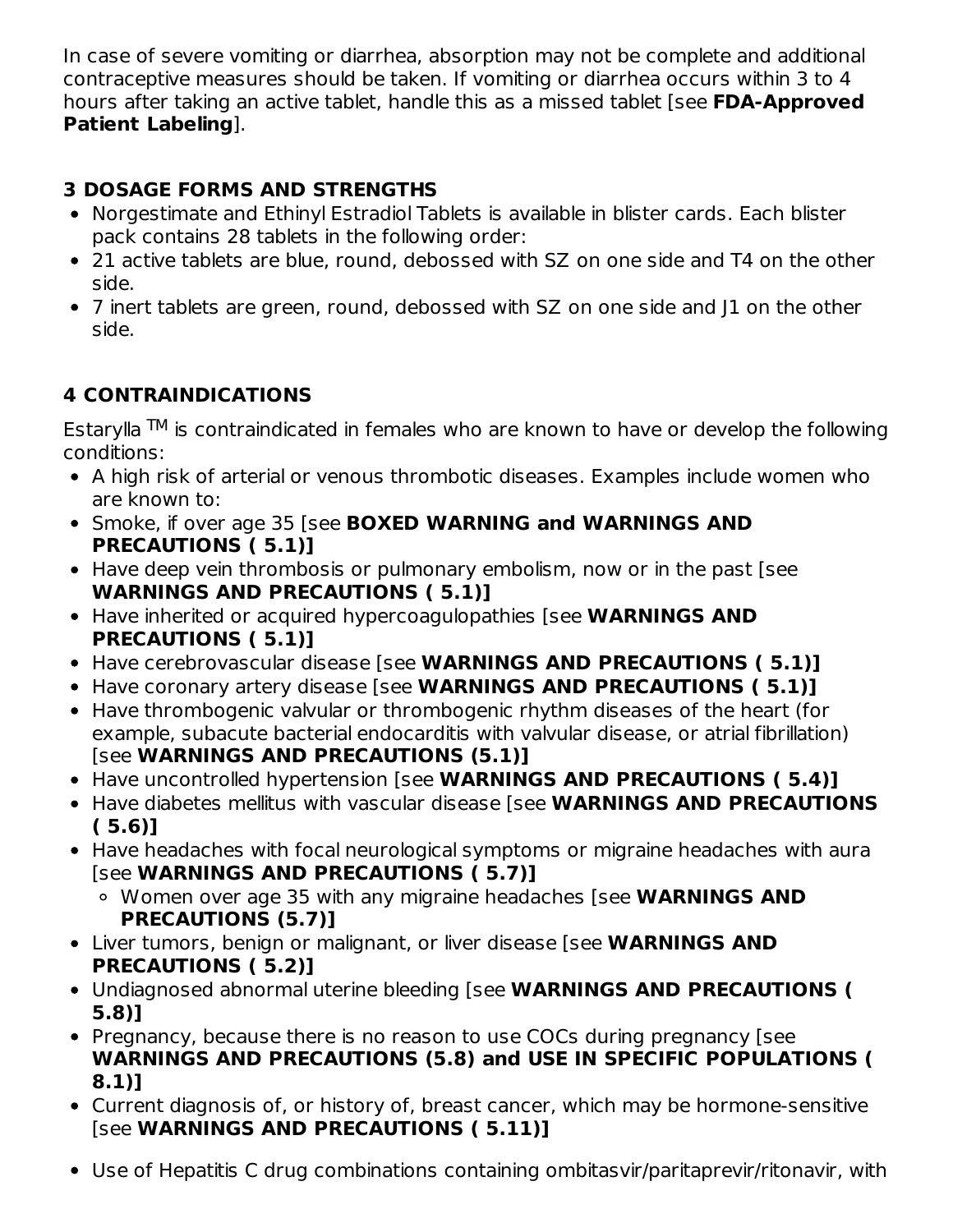## **5 WARNINGS AND PRECAUTIONS**

## **5.1 Thromboembolic Disorders and Other Vascular Problems**

- Stop norgestimate and ethinyl estradiol if an arterial thrombotic event or venous thromboembolic (VTE) event occurs.
- Stop norgestimate and ethinyl estradiol if there is unexplained loss of vision, proptosis, diplopia, papilledema, or retinal vascular lesions. Evaluate for retinal vein thrombosis immediately [see ADVERSE REACTIONS (6.2)].
- If feasible, stop norgestimate and ethinyl estradiol at least 4 weeks before and through 2 weeks after major surgery or other surgeries known to have an elevated risk of VTE as well as during and following prolonged immobilization.
- Start norgestimate and ethinyl estradiol no earlier than 4 weeks after delivery, in women who are not breastfeeding. The risk of postpartum VTE decreases after the third postpartum week, whereas the risk of ovulation increases after the third postpartum week.
- The use of COCs increases the risk of VTE. However, pregnancy increases the risk of VTE as much or more than the use of COCs. The risk of VTE in women using COCs is 3 to 9 cases per 10,000 woman-years. The risk of VTE is highest during the first year of use of COCs and when restarting hormonal contraception after a break of 4 weeks or longer. The risk of thromboembolic disease due to COCs gradually disappears after use is discontinued.
- Use of COCs also increases the risk of arterial thromboses such as strokes and myocardial infarctions, especially in women with other risk factors for these events. COCs have been shown to increase both the relative and attributable risks of cerebrovascular events (thrombotic and hemorrhagic strokes). This risk increases with age, particularly in women over 35 years of age who smoke.
- Use COCs with caution in women with cardiovascular disease risk factors.

## **5.2 Liver Disease**

## **Impaired Liver Function**

Do not use norgestimate and ethinyl estradiol in women with liver disease, such as acute viral hepatitis or severe (decompensated) cirrhosis of liver [see **CONTRAINDICATIONS (4)].** Acute or chronic disturbances of liver function may necessitate the discontinuation of COC use until markers of liver function return to normal and COC causation has been excluded. Discontinue norgestimate and ethinyl estradiol if jaundice develops.

## **Liver Tumors**

Norgestimate and ethinyl estradiol is contraindicated in women with benign and malignant liver tumors [see **CONTRAINDICATIONS (4)]** . Hepatic adenomas are associated with COC use. An estimate of the attributable risk is 3.3 cases/100,000 COC users. Rupture of hepatic adenomas may cause death through intra-abdominal hemorrhage.

Studies have shown an increased risk of developing hepatocellular carcinoma in longterm (>8 years) COC users. However, the risk of liver cancers in COC users is less than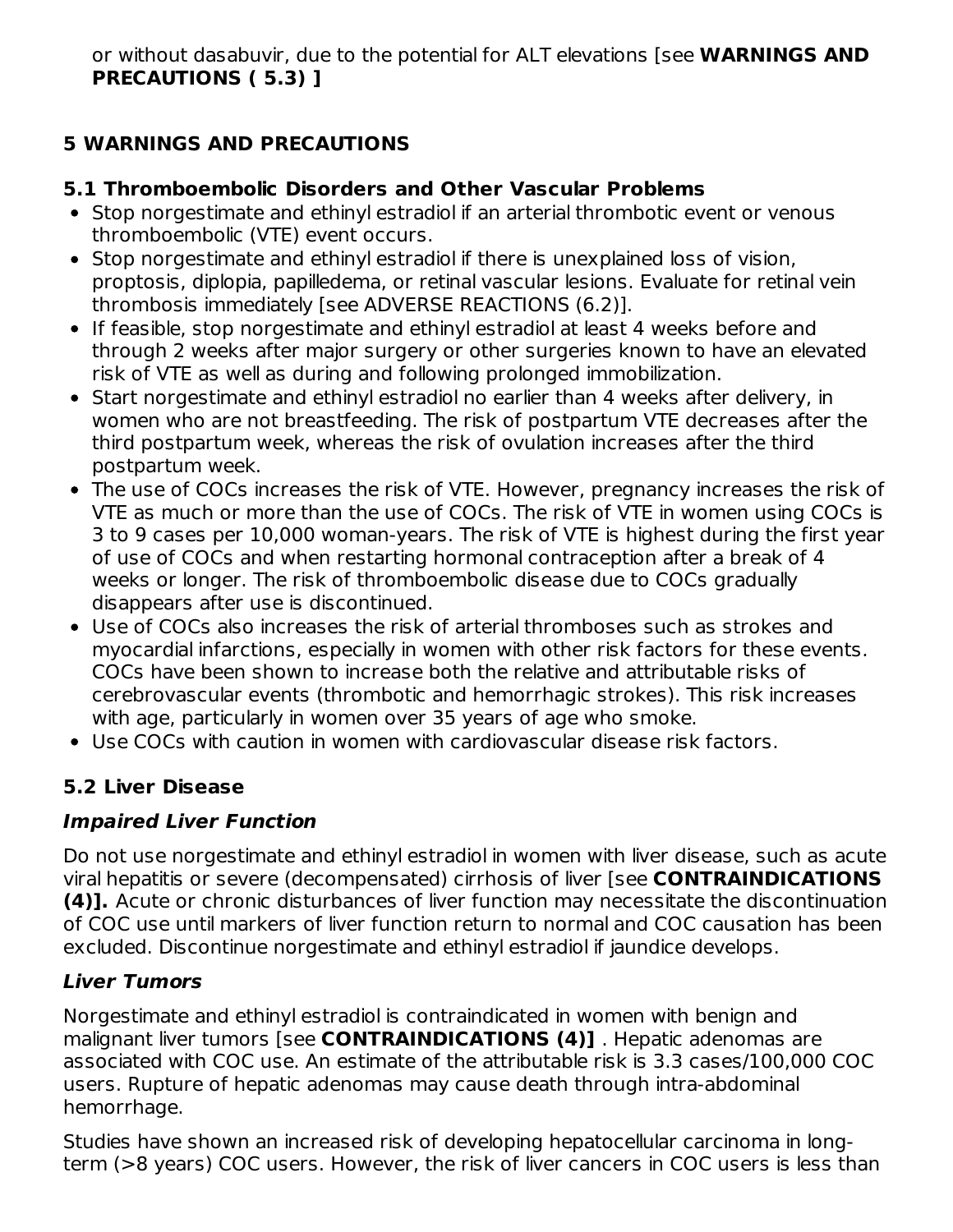one case per million users.

## **5.3 Risk of Liver Enzyme Elevations with Concomitant Hepatitis C Treatment**

During clinical trials with the Hepatitis C combination drug regimen that contains ombitasvir/paritaprevir/ritonavir, with or without dasabuvir, ALT elevations greater than 5 times the upper limit of normal (ULN), including some cases greater than 20 times the ULN, were significantly more frequent in women using ethinyl estradiol-containing medications, such as COCs. Discontinue norgestimate and ethinyl estradiol prior to starting therapy with the combination drug regimen ombitasvir/paritaprevir/ritonavir, with or without dasabuvir **[see CONTRAINDICATIONS (**4**)]**. Norgestimate and ethinyl estradiol can be restarted approximately 2 weeks following completion of treatment with the Hepatitis C combination drug regimen.

## **5.4 High Blood Pressure**

Norgestimate and ethinyl estradiol is contraindicated in women with uncontrolled hypertension or hypertension with vascular disease [see **CONTRAINDICATIONS (4)].** For women with well-controlled hypertension, monitor blood pressure and stop norgestimate and ethinyl estradiol if blood pressure rises significantly.

An increase in blood pressure has been reported in women taking COCs, and this increase is more likely in older women with extended duration of use. The incidence of hypertension increases with increasing concentrations of progestin.

### **5.5 Gallbladder Disease**

Studies suggest a small increased relative risk of developing gallbladder disease among COC users. Use of COCs may worsen existing gallbladder disease. A past history of COC-related cholestasis predicts an increased risk with subsequent COC use. Women with a history of pregnancy-related cholestasis may be at an increased risk for COC related cholestasis.

## **5.6 Carbohydrate and Lipid Metabolic Effects**

Carefully monitor prediabetic and diabetic women who take norgestimate and ethinyl estradiol. COCs may decrease glucose tolerance.

Consider alternative contraception for women with uncontrolled dyslipidemia. A small proportion of women will have adverse lipid changes while on COCs.

Women with hypertriglyceridemia, or a family history thereof, may be at an increased risk of pancreatitis when using COCs.

## **5.7 Headache**

If a woman taking norgestimate and ethinyl estradiol develops new headaches that are recurrent, persistent, or severe, evaluate the cause and discontinue norgestimate and ethinyl estradiol if indicated.

Consider discontinuation of norgestimate and ethinyl estradiol in the case of increased frequency or severity of migraine during COC use (which may be prodromal of a cerebrovascular event).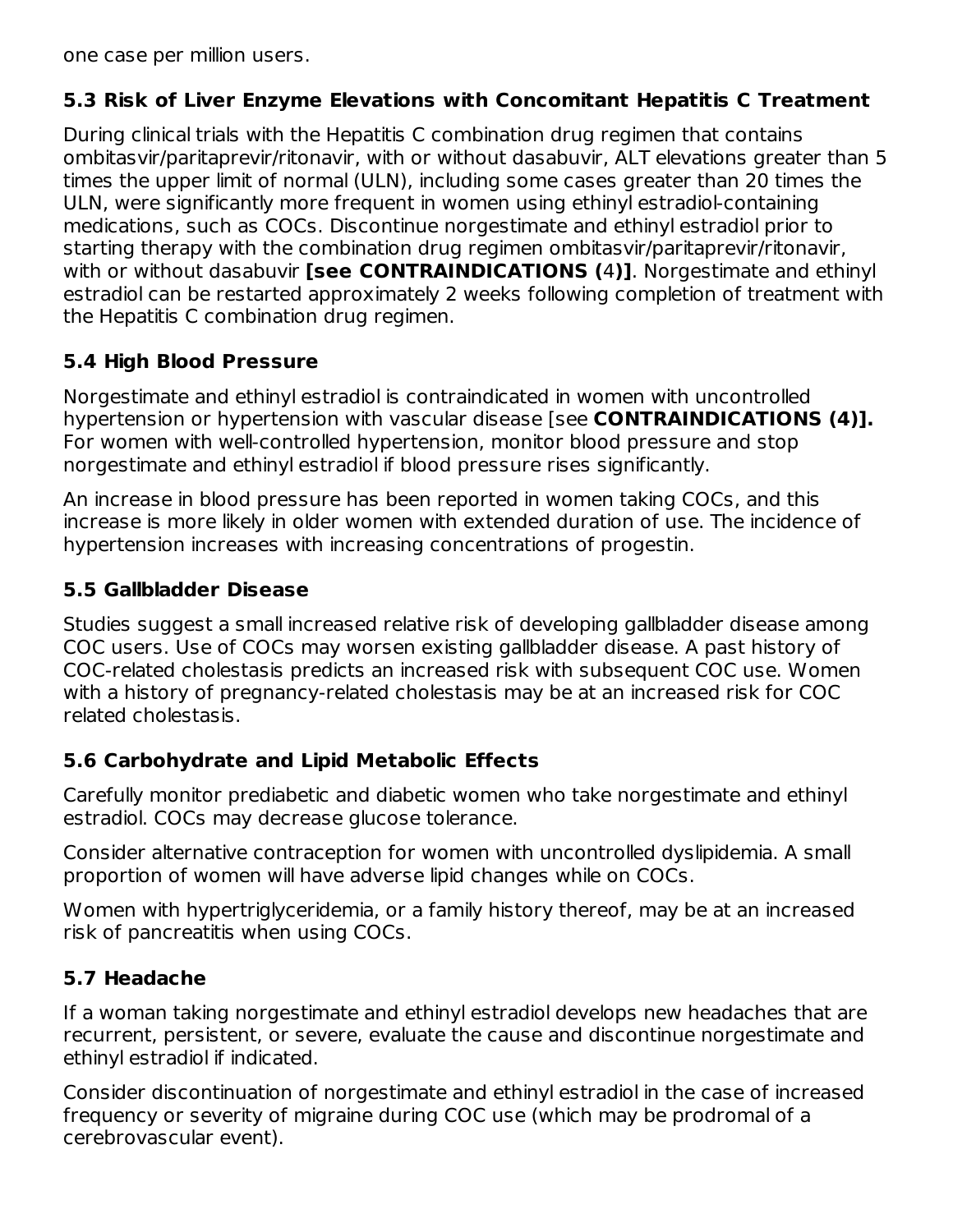## **5.8 Bleeding Irregularities and Amenorrhea**

## **Unscheduled Bleeding and Spotting**

Unscheduled (breakthrough or intracyclic) bleeding and spotting sometimes occur in patients on COCs, especially during the first three months of use. If bleeding persists or occurs after previously regular cycles, check for causes such as pregnancy or malignancy. If pathology and pregnancy are excluded, bleeding irregularities may resolve over time or with a change to a different contraceptive product.

In clinical trials of norgestimate and ethinyl estradiol, the frequency and duration of breakthrough bleeding and/or spotting was assessed in 1,647 patients (21,275 evaluable cycles) and 4,826 patients (35,546 evaluable cycles), respectively. A total of 100 (7.5%) women discontinued norgestimate and ethinyl estradiol, at least in part, due to bleeding or spotting. Based on data from the clinical trials, 14 to 34% of women using norgestimate and ethinyl estradiol experienced unscheduled bleeding per cycle in the first year. The percent of women who experienced breakthrough/unscheduled bleeding tended to decrease over time.

### **Amenorrhea and Oligomenorrhea**

Women who use norgestimate and ethinyl estradiol may experience amenorrhea. Some women may experience amenorrhea or oligomenorrhea after discontinuation of COCs, especially when such a condition was pre-existent.

If scheduled (withdrawal) bleeding does not occur, consider the possibility of pregnancy. If the patient has not adhered to the prescribed dosing schedule (missed one or more active tablets or started taking them on a day later than she should have), consider the possibility of pregnancy at the time of the first missed period and take appropriate diagnostic measures. If the patient has adhered to the prescribed regimen and misses two consecutive periods, rule out pregnancy.

## **5.9 COC Use Before or During Early Pregnancy**

Extensive epidemiological studies have revealed no increased risk of birth defects in women who have used oral contraceptives prior to pregnancy. Studies also do not suggest a teratogenic effect, particularly in so far as cardiac anomalies and limb reduction defects are concerned, when oral contraceptives are taken inadvertently during early pregnancy. Discontinue norgestimate and ethinyl estradiol use if pregnancy is confirmed.

Administration of COCs to induce withdrawal bleeding should not be used as a test for pregnancy [see **USE IN SPECIFIC POPULATIONS (8.1)**].

## **5.10 Depression**

Carefully observe women with a history of depression and discontinue norgestimate and ethinyl estradiol if depression recurs to a serious degree.

## **5.11 Malignant Neoplasms**

Breast Cancer Estarylla™ is contraindicated in females who currently have or have had breast cancer because breast cancer may be hormonally sensitive [see Contraindications (4)].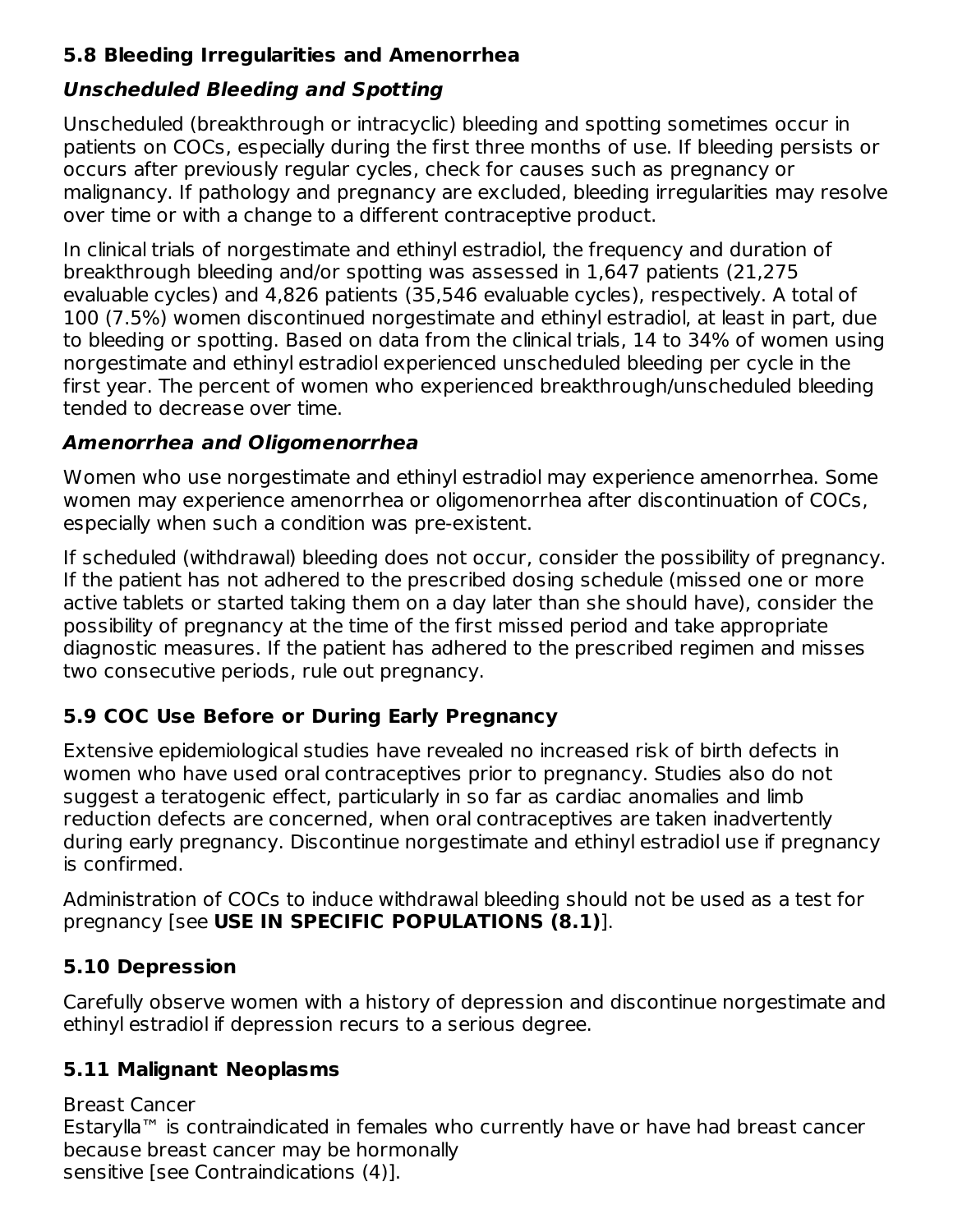Epidemiology studies have not found a consistent association between use of combined oral contraceptives (COCs) and breast

cancer risk. Studies do not show an association between ever (current or past) use of COCs and risk of breast cancer. However,

some studies report a small increase in the risk of breast cancer among current or recent users

(<6 months since last use) and current users with longer duration of COC use [see Postmarketing Experience (6.2)].

Cervical Cancer

A causal relationship between the use of CHCs and the development of cervical cancer and intraepithelial neoplasia has

not been clearly established. In observational studies it suggests that COCs are associated with an increase in the risk of cervical

cancer or intraepithelial neoplasia. There is controversy about the extent to which these findings are due to differences in sexual

behavior and other factors.

## **5.12 Effect on Binding Globulins**

The estrogen component of COCs may raise the serum concentrations of thyroxinebinding globulin, sex hormone-binding globulin, and cortisol-binding globulin. The dose of replacement thyroid hormone or cortisol therapy may need to be increased.

## **5.13 Monitoring**

A woman who is taking COCs should have a yearly visit with her healthcare provider for a blood pressure check and for other indicated healthcare.

### **5.14 Hereditary Angioedema**

In women with hereditary angioedema, exogenous estrogens may induce or exacerbate symptoms of angioedema.

### **5.15 Chloasma**

Chloasma may occasionally occur, especially in women with a history of chloasma gravidarum. Women with a tendency to chloasma should avoid exposure to the sun or ultraviolet radiation while taking norgestimate and ethinyl estradiol.

## **6 ADVERSE REACTIONS**

The following serious adverse reactions with the use of COCs are discussed elsewhere in labeling:

- Serious cardiovascular events and stroke [see **BOXED WARNING and WARNINGS AND PRECAUTIONS (5.1)]**
- Vascular events [see **WARNINGS AND PRECAUTIONS (5.1)]**
- Liver disease [see **WARNINGS AND PRECAUTIONS (5.2)]**

Adverse reactions commonly reported by COC users are:

- Irregular uterine bleeding
- Nausea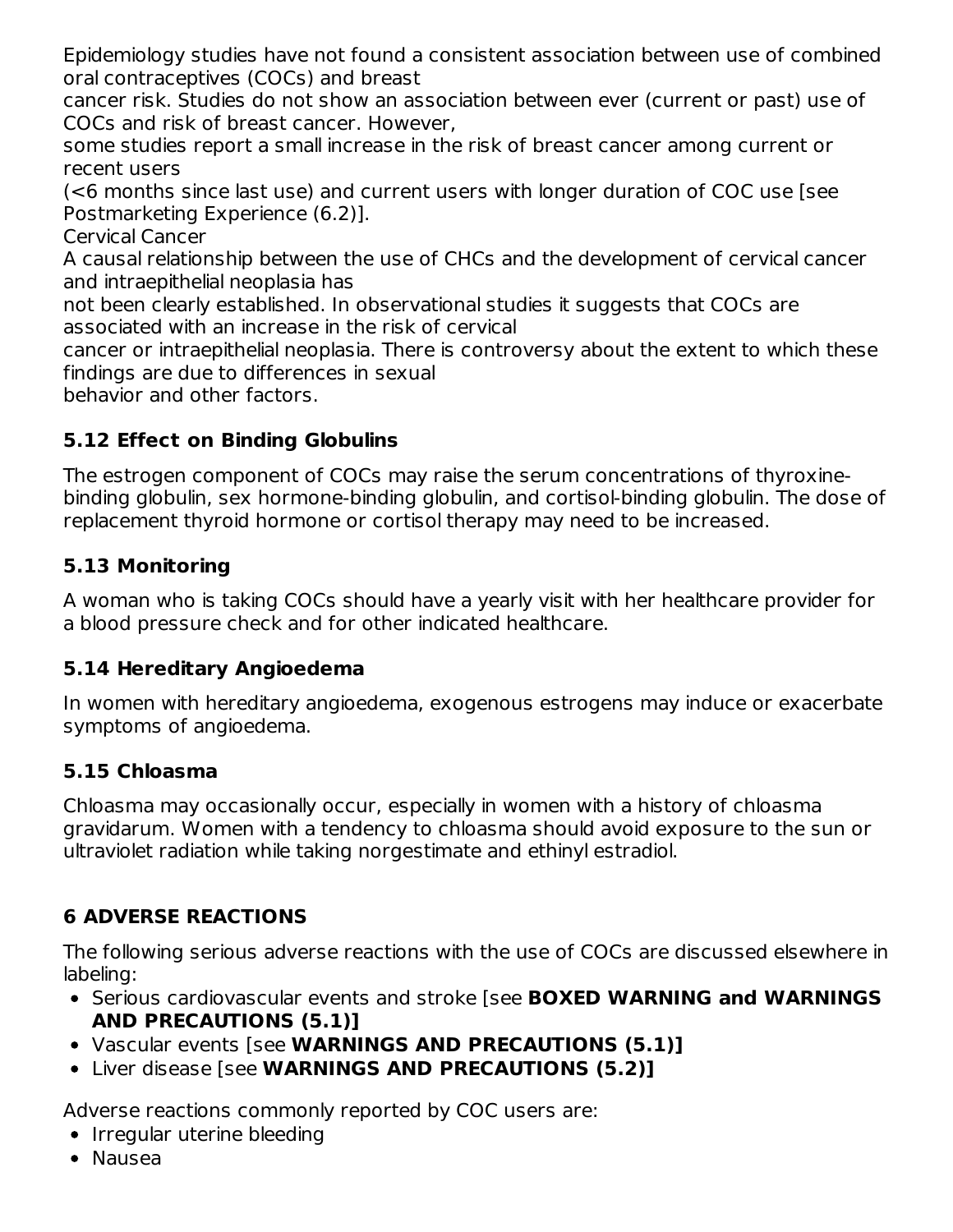- Breast tenderness
- Headache

### **6.1 Clinical Trial Experience**

Because clinical trials are conducted under widely varying conditions, adverse reaction rates observed in the clinical trials of a drug cannot be directly compared to rates in the clinical trials of another drug and may not reflect the rates observed in clinical practice.

The safety of norgestimate and ethinyl estradiol was evaluated in 1,647 healthy women of child-bearing potential who participated in 3 clinical trials and received at least 1 dose of norgestimate and ethinyl estradiol for contraception. Two trials were randomized active-controlled trials and 1 was an uncontrolled open-label trial. In all 3 trials, subjects were followed for up to 24 cycles.

**Common Adverse Reactions (≥ 2% of subjects):** The most common adverse reactions reported by at least 2% of the 1,647 women were the following in order of decreasing incidence: headache/migraine (32.9%), abdominal/gastrointestinal pain (7.8%), vaginal infection (8.4%), genital discharge (6.8%), breast issues (including breast pain, discharge, and enlargement) (6.3%), mood disorders (including depression and mood altered) (5%), flatulence (3.2%), nervousness (2.9%), and rash (2.6%).

**Adverse Reactions Leading to Study Discontinuation:** Over the three trials, between 11 to 21% of subjects discontinued the trial due to an adverse reaction. The most common adverse reactions (≥1%) leading to discontinuation were: metrorrhagia (6.9%), nausea/vomiting (5%), headache (4.1%), mood disorders (including depression and mood altered) (2.4%), premenstrual syndrome (1.7%), hypertension (1.4%), breast pain (1.4%), nervousness (1.3%), amenorrhea (1.1%), dysmenorrhea (1.1%), weight increased (1.1%), and flatulence (1.1%).

**Serious Adverse Reactions:** breast cancer (1 subject), mood disorders including depression, irritability, and mood swings (1 subject), myocardial infarction (1 subject), and venous thromboembolic events including pulmonary embolism (1 subject) and deep vein thrombosis (DVT) (1 subject).

## **6.2 Postmarketing Experience**

Five studies that compared breast cancer risk between ever-users (current or past use) of COCs and never-users of COCs reported no association between ever use of COCs and breast cancer risk, with effect estimates ranging from 0.90 - 1.12 (Figure 2).

Three studies compared breast cancer risk between current or recent COC users (<6 months since last use) and never users of

COCs (Figure 2). One of these studies reported no association between breast cancer risk and COC use. The other two studies

found an increased relative risk of 1.19 - 1.33 with current or recent use. Both of these studies found an increased risk of breast

cancer with current use of longer duration, with relative risks ranging from 1.03 with less than one year of COC use to

approximately 1.4 with more than 8-10 years of COC use.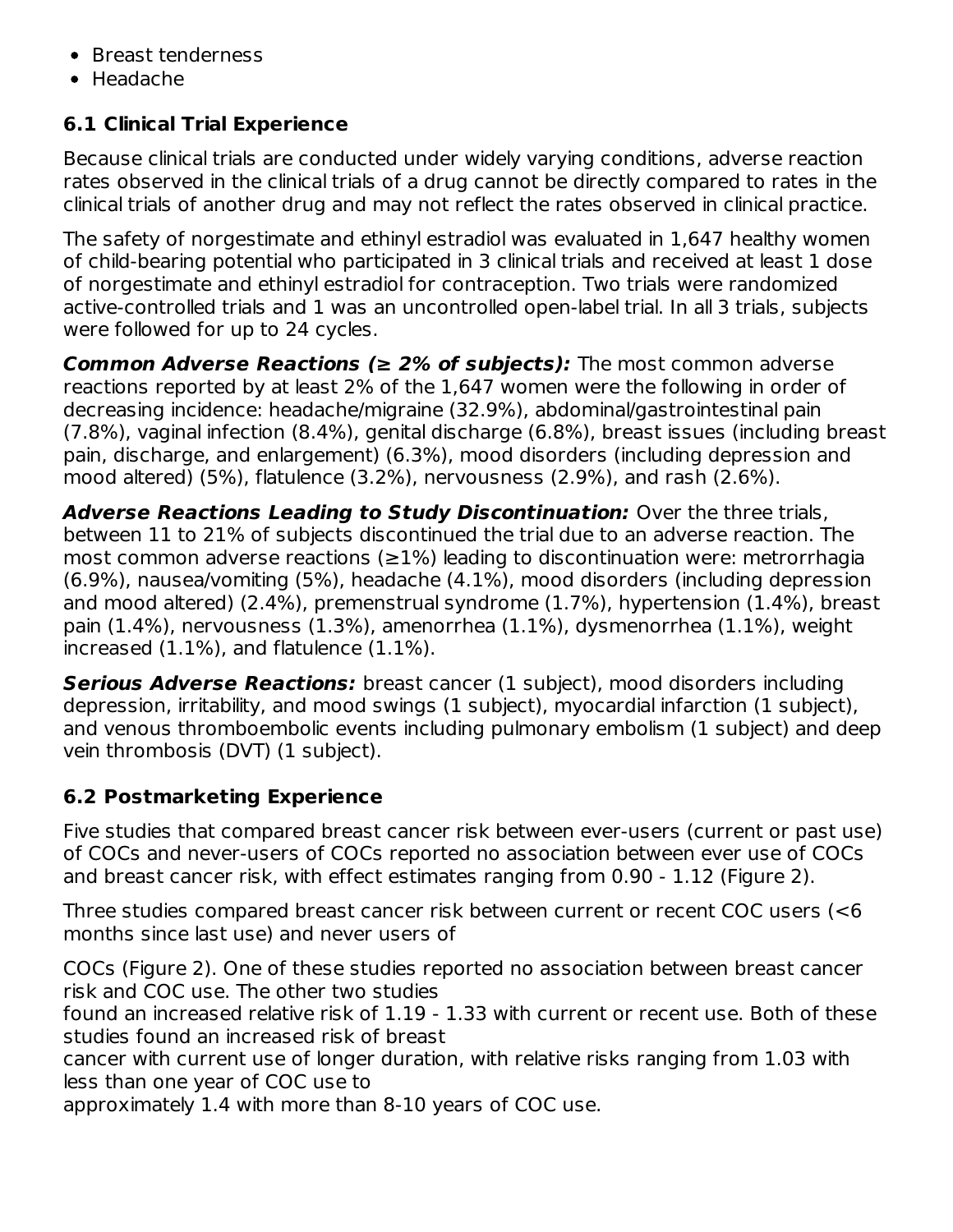Figure 2: Risk of Breast Cancer with Combined Oral Contraceptive Use



 $RR =$  relative risk;  $OR =$  odds ratio;  $HR =$  hazard ratio. "ever  $COC$ " are females with current or past  $COC$  use; "never  $COC$  use" are females that never used COCs.

For your reference, below are the studies reviewed by FDA to inform the breast cancer risk:

References:

1. Marchbanks PA, McDonald JA, Wilson HG, et al. Oral contraceptives and the risk of breast cancer. N Engl | Med.

2002;346(26):2025-2032.

2. Dumeaux V, Fournier A, Lund E, Clavel-Chapelon F. Previous oral contraceptive use and breast cancer risk according to hormone replacement therapy use among postmenopausal women. Cancer Causes Control. 2005;16(5):537-544.

3. Dorjgochoo T, Shu XO, Li HL, et al. Use of oral contraceptives, intrauterine devices and tubal sterilization and cancer risk in a large prospective study, from 1996 to 2006. Int J Cancer. 2009;124(10):2442- 2449.

4. Hunter DJ, Colditz GA, Hankinson SE, et al. Oral contraceptive use and breast cancer: a prospective study of young women.

Cancer epidemiology, biomarkers & prevention : a publication of the American Association for Cancer

Research, cosponsored by the American Society of Preventive Oncology. 2010;19(10):2496-2502.

5. Vessey M, Yeates D. Oral contraceptive use and cancer. Final report from the Oxford-Family Planning Association contraceptive

study. Contraception. 2013; 88(6): 678-683.

6. Morch LS, Skovlund CW, Hannaford PC, Iversen L, Fielding S, Lidegaard O.

Contemporary Hormonal Contraception and the Risk of Breast Cancer. N Engl J Med. 2017;377(23):2228-2239.

## **7 DRUG INTERACTIONS**

Consult the labeling of concurrently used drugs to obtain further information about interactions with hormonal contraceptives or the potential for enzyme alterations.

No drug-drug interaction studies were conducted with norgestimate and ethinyl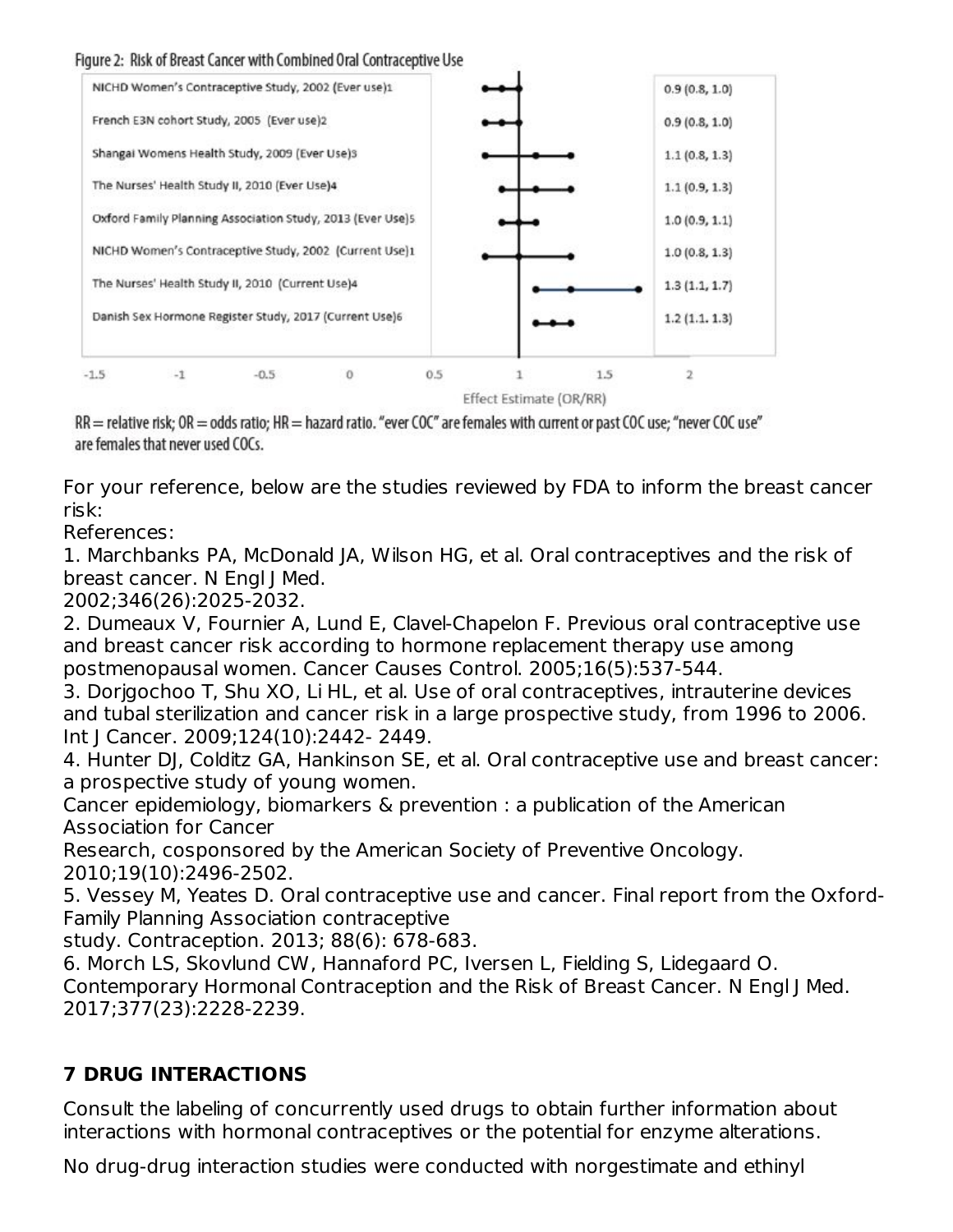estradiol.

## **7.1 Effects of Other Drugs on Combined Oral Contraceptives**

## **Substances decreasing the plasma concentrations of COCs**

Drugs or herbal products that induce certain enzymes, including cytochrome P450 3A4 (CYP3A4), may decrease the plasma concentrations of COCs and potentially diminish the effectiveness of COCs or increase breakthrough bleeding. Some drugs or herbal products that may decrease the effectiveness of hormonal contraceptives include phenytoin, barbiturates, carbamazepine, bosentan, felbamate, griseofulvin, oxcarbazepine, rifampicin, topiramate, rifabutin, rufinamide, aprepitant, and products containing St. John's wort. Interactions between hormonal contraceptives and other drugs may lead to breakthrough bleeding and/or contraceptive failure. Counsel women to use an alternative method of contraception or a back-up method when enzyme inducers are used with COCs, and to continue back-up contraception for 28 days after discontinuing the enzyme inducer to ensure contraceptive reliability.

**Colesevelam:** Colesevelam, a bile acid sequestrant, given together with a COC, has been shown to significantly decrease the AUC of EE. The drug interaction between the contraceptive and colesevelam was decreased when the two drug products were given 4 hours apart.

## **Substances increasing the plasma concentrations of COCs**

Co-administration of atorvastatin or rosuvastatin and certain COCs containing ethinyl estradiol (EE) increase AUC values for EE by approximately 20 to 25%. Ascorbic acid and acetaminophen may increase plasma EE concentrations, possibly by inhibition of conjugation. CYP3A4 inhibitors such as itraconazole, voriconazole, fluconazole, grapefruit juice, or ketoconazole may increase plasma hormone concentrations.

### **Human immunodeficiency virus (HIV)/Hepatitis C virus (HCV) protease inhibitors and non-nucleoside reverse transcriptase inhibitors**

Significant changes (increase or decrease) in the plasma concentrations of estrogen and/or progestin have been noted in some cases of co-administration with HIV protease inhibitors (decrease [e.g., nelfinavir, ritonavir, darunavir/ritonavir,

(fos)amprenavir/ritonavir, lopinavir/ritonavir, and tipranavir/ritonavir] or increase [e.g., indinavir and atazanavir/ritonavir])/HCV protease inhibitors (decrease [e.g., boceprevir and telaprevir]) or with non-nucleoside reverse transcriptase inhibitors (decrease [e.g., nevirapine] or increase [e.g., etravirine]).

## **7.2 Effects of Combined Oral Contraceptives on Other Drugs**

- COCs containing EE may inhibit the metabolism of other compounds (e.g., cyclosporine, prednisolone, theophylline, tizanidine, and voriconazole) and increase their plasma concentrations.
- COCs have been shown to decrease plasma concentrations of acetaminophen, clofibric acid, morphine, salicylic acid, temazepam and lamotrigine. Significant decrease in plasma concentration of lamotrigine has been shown, likely due to induction of lamotrigine glucuronidation. This may reduce seizure control; therefore, dosage adjustments of lamotrigine may be necessary.

Women on thyroid hormone replacement therapy may need increased doses of thyroid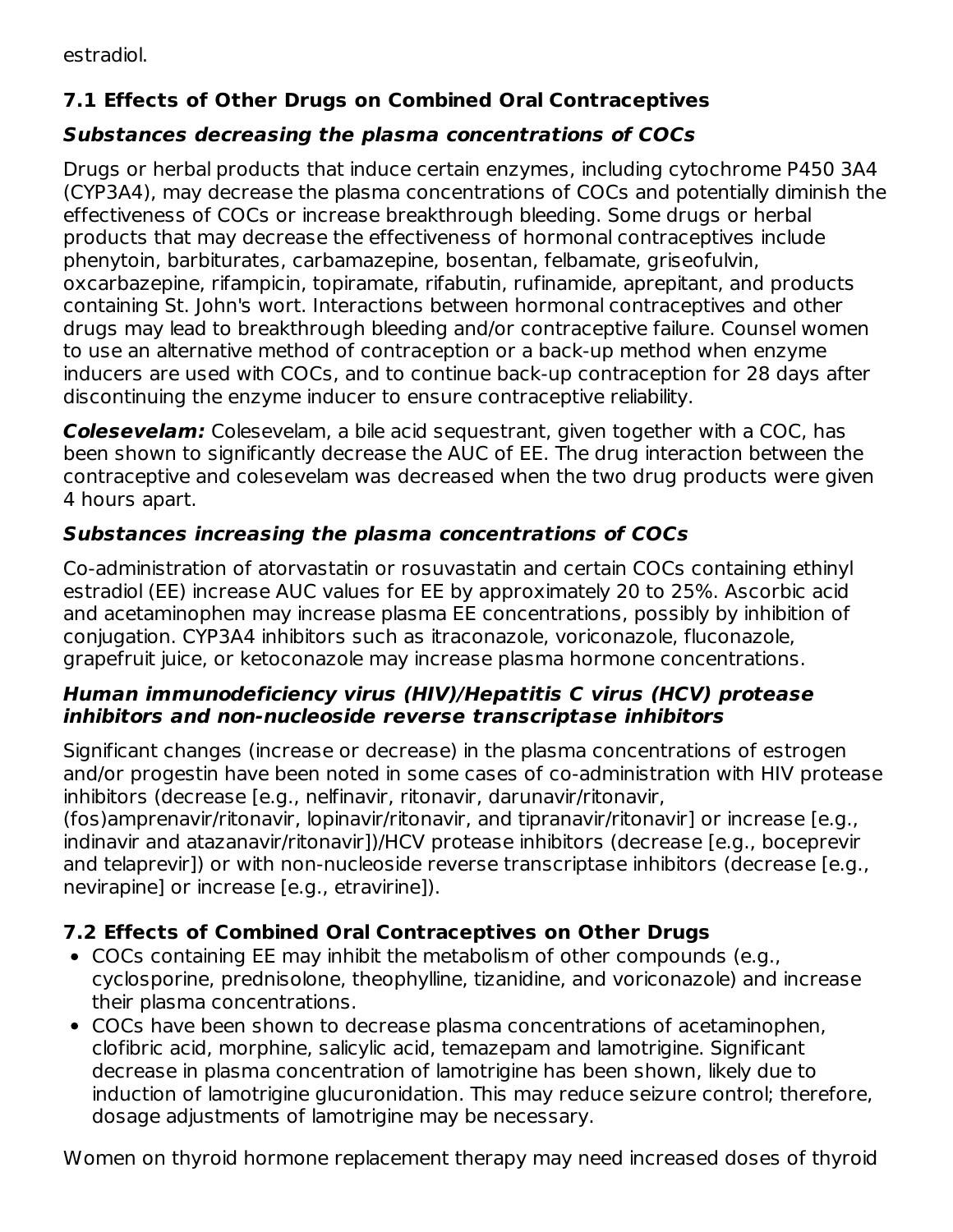hormone because the serum concentration of thyroid-binding globulin increases with use of COCs.

## **7.3 Interference with Laboratory Tests**

The use of contraceptive steroids may influence the results of certain laboratory tests, such as coagulation factors, lipids, glucose tolerance, and binding proteins.

## **7.4 Concomitant Use with HCV Combination Therapy – Liver Enzyme Elevation**

Do not co-administer norgestimate and ethinyl estradiol with HCV drug combinations containing ombitasvir/paritaprevir/ritonavir, with or without dasabuvir, due to potential for ALT elevations **[see WARNINGS AND PRECAUTIONS (**5.3**)].**

## **8 USE IN SPECIFIC POPULATIONS**

## **8.1 Pregnancy**

There is little or no increased risk of birth defects in women who inadvertently use COCs during early pregnancy. Epidemiologic studies and meta-analyses have not found an increased risk of genital or non-genital birth defects (including cardiac anomalies and limb reduction defects) following exposure to low dose COCs prior to conception or during early pregnancy.

Do not administer COCs to induce withdrawal bleeding as a test for pregnancy. Do not use COCs during pregnancy to treat threatened or habitual abortion.

## **8.3 Nursing Mothers**

Advise the nursing mother to use other forms of contraception, when possible, until she has weaned her child. COCs can reduce milk production in breastfeeding mothers. This is less likely to occur once breastfeeding is well-established; however, it can occur at any time in some women. Small amounts of oral contraceptive steroids and/or metabolites are present in breast milk.

## **8.4 Pediatric Use**

Safety and efficacy of norgestimate and ethinyl estradiol tablets have been established in women of reproductive age. Efficacy is expected to be the same for post-pubertal adolescents under the age of 18 and for users 18 years and older. Use of this product before menarche is not indicated.

## **8.5 Geriatric Use**

Norgestimate and ethinyl estradiol have not been studied in postmenopausal women and are not indicated in this population.

## **8.6 Hepatic Impairment**

The pharmacokinetics of norgestimate and ethinyl estradiol has not been studied in subjects with hepatic impairment. However, steroid hormones may be poorly metabolized in patients with hepatic impairment. Acute or chronic disturbances of liver function may necessitate the discontinuation of COC use until markers of liver function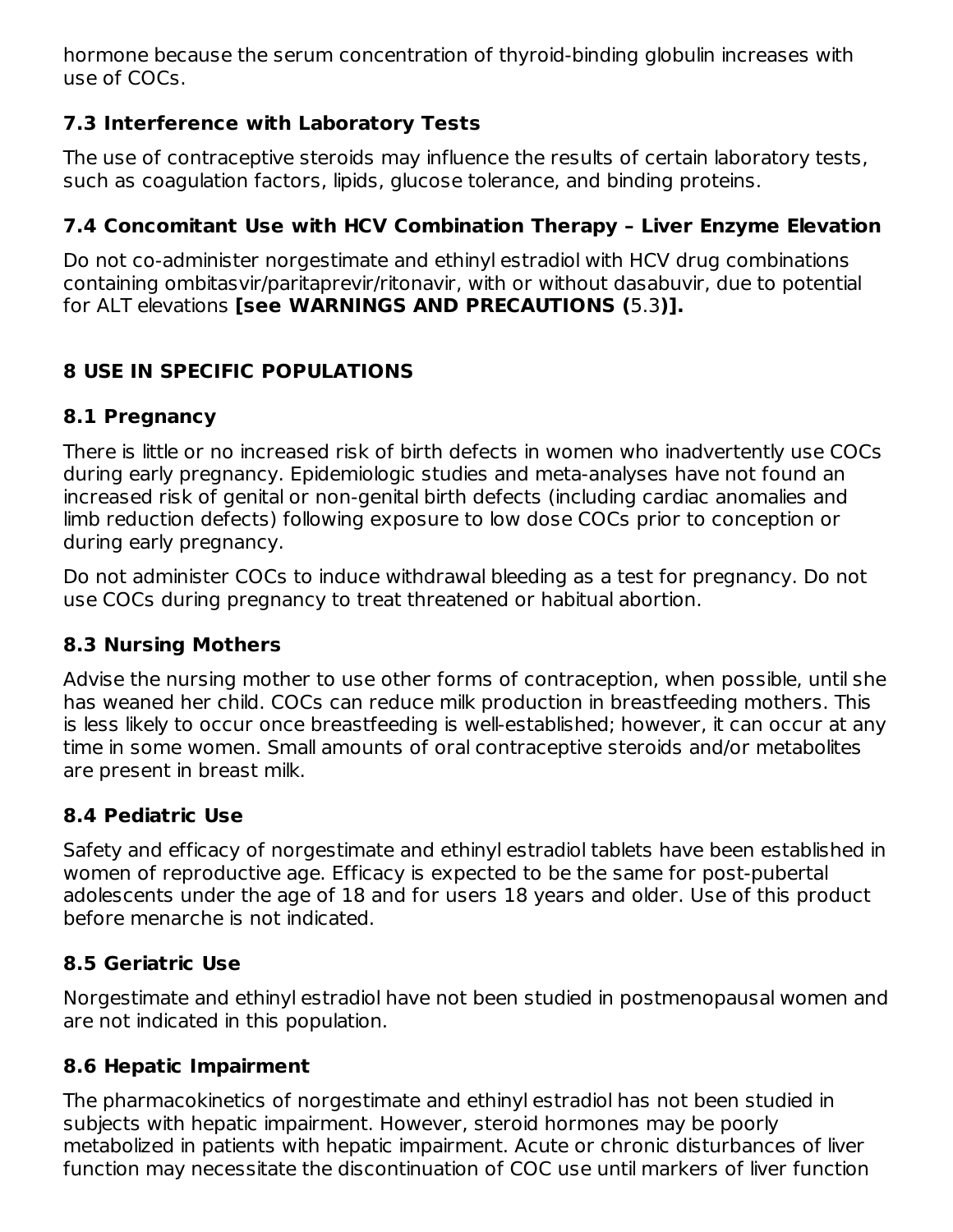return to normal and COC causation has been excluded. [See **CONTRAINDICATIONS ( 4) and WARNINGS AND PRECAUTIONS (** 5.2**).]**

## **8.7 Renal Impairment**

The pharmacokinetics of norgestimate and ethinyl estradiol has not been studied in women with renal impairment.

## **10 OVERDOSAGE**

There have been no reports of serious ill effects from overdosage of oral contraceptives, including ingestion by children. Overdosage may cause withdrawal bleeding in females and nausea.

## **11 DESCRIPTION**

Each of the following products is a combination oral contraceptive containing the progestational compound norgestimate and the estrogenic compound ethinyl estradiol. Norgestimate is designated as (18,19-Dinor-17-pregn-4-en-20-yn-3-one,17-(acetyloxy)- 13-ethyl-, oxime,  $(17α)$ - $(+)$ -) and ethinyl estradiol is designated as  $(19$ -nor- $17α$ pregna,1,3,5(10)-trien-20-yne-3,17-diol).

- Each active blue tablet contains 0.25 mg of norgestimate and 0.035 mg of the ethinyl estradiol. Inactive ingredients include crospovidone, FD & C Blue No.2 Aluminum Lake, lactose anhydrous, magnesium stearate, and pregelatinized starch.
- Each green placebo tablet containing only inert ingredients, as follows: crospovidone, D & C Yellow No.10 Aluminum Lake, FD & C Blue No.2 Aluminum Lake, lactose anhydrous, magnesium stearate, and pregelatinized starch.





# **12 CLINICAL PHARMACOLOGY**

# **12.1 Mechanism of Action**

• Oral Contraception COCs lower the risk of becoming pregnant primarily by suppressing ovulation. Other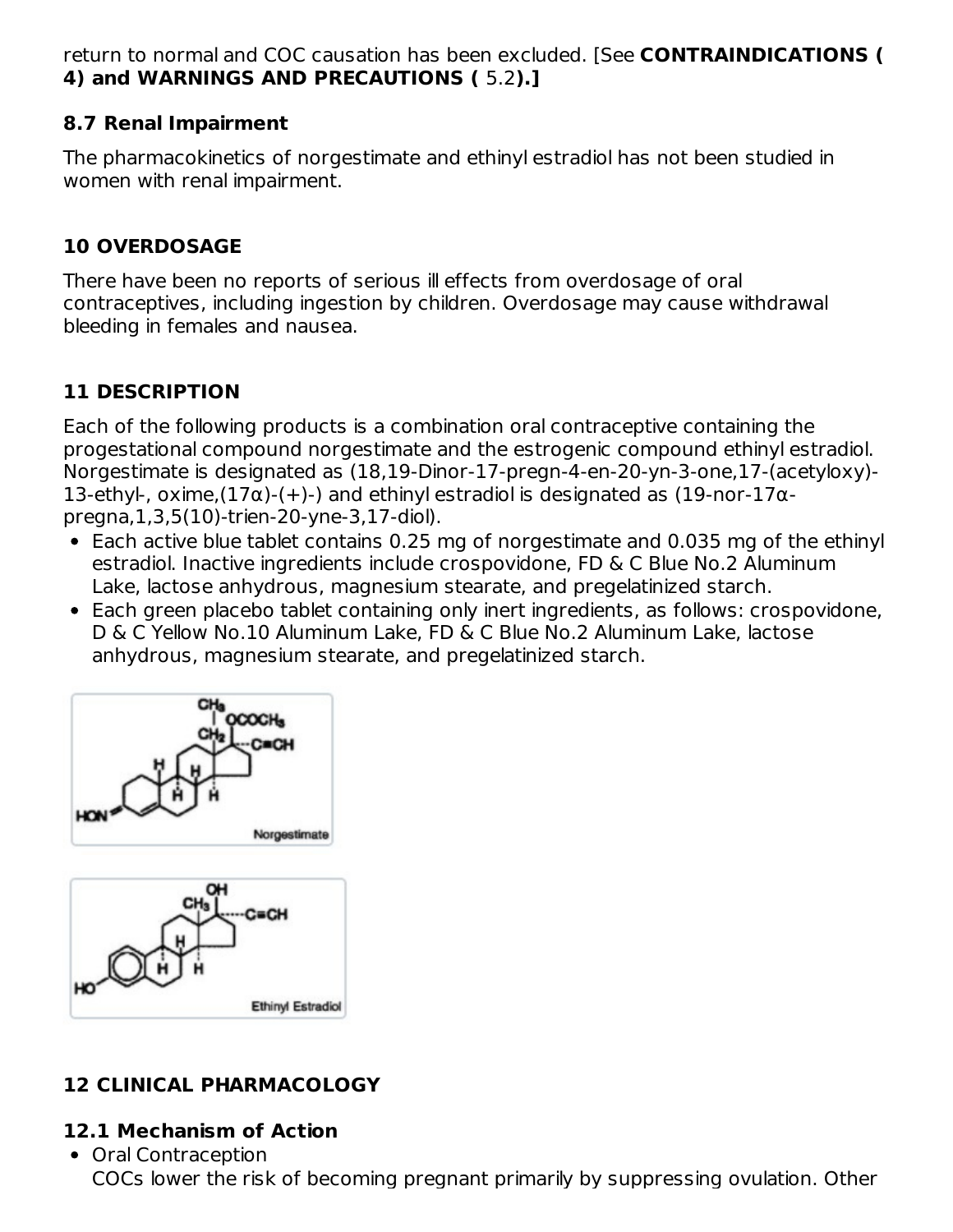COCs lower the risk of becoming pregnant primarily by suppressing ovulation. Other possible mechanisms may include cervical mucus changes that inhibit sperm penetration and endometrial changes that reduce the likelihood of implantation.

## **12.2 Pharmacodynamics**

No specific pharmacodynamic studies were conducted with norgestimate and ethinyl estradiol.

## **12.3 Pharmacokinetics**

## **Absorption**

Norgestimate (NGM) and EE are rapidly absorbed following oral administration. NGM is rapidly and completely metabolized by first pass (intestinal and/or hepatic) mechanisms to norelgestromin (NGMN) and norgestrel (NG), which are the major active metabolites of norgestimate.

Peak serum concentrations of NGMN and EE are generally reached by 2 hours after administration of norgestimate and ethinyl estradiol. Accumulation following multiple dosing of the 250 mcg NGM / 35 mcg EE dose is approximately 2-fold for NGMN and EE compared with single dose administration. The pharmacokinetics of NGMN is doseproportional following NGM doses of 180 mcg to 250 mcg. Steady-state concentration of EE is achieved by Day 7 of each dosing cycle. Steady-state concentrations of NGMN and NG are achieved by Day 21. Non-linear accumulation (approximately 8 fold) of NG is observed as a result of high-affinity binding to SHBG, which limits its biological activity **(Table 3).**

| Mean (SD) Pharmacokinetic Parameters of Norgestimate and Ethinyl<br><b>Estradiol During a Three Cycle Study</b> |       |     |                    |                         |                  |                |
|-----------------------------------------------------------------------------------------------------------------|-------|-----|--------------------|-------------------------|------------------|----------------|
| Analyte                                                                                                         | Cycle | Day | $ C_{\text{max}} $ | t $_{\text{max}}(h)$    | $AUC_{0-24h}$    | $ t_{1/2}$ (h) |
| <b>NGMN</b>                                                                                                     |       |     |                    | 1.78(0.397) 1.19(0.250) | 9.90(3.25)       | 18.4(5.91)     |
|                                                                                                                 |       | 21  | 2.19(0.655)        | 1.43(0.680)             | 18.1(5.53)       | 24.9(9.04)     |
| <b>NG</b>                                                                                                       |       |     | 0.649(0.49)        | 1.42(0.69)              | 6.22(2.46)       | 37.8(14)       |
|                                                                                                                 |       | 21  | 2.65(1.11)         | 1.67(1.32)              | $ 48.2 \ (20.5)$ | 45(20.4)       |
| EE.                                                                                                             |       |     | 92.2(24.5)         | 1.2(0.26)               | 629(138)         | 10.1(1.90)     |
|                                                                                                                 |       | 21  | 147(41.5)          | 1.13(0.23)              | 1210(294)        | 15(2.36)       |

**Table 3: Summary of NGMN, NG and EE pharmacokinetic parameters.**

C  $_{\sf max}$  = peak serum concentration, t  $_{\sf max}$  = time to reach peak serum concentration, AUC  $_{0-24h}$  = area under serum concentration vs time curve from 0 to 24 hours, t  $_{1/2}$  = elimination half-life.  $NC = not$  calculated.

| NGMN and NG: C $_{max}$ = ng/mL, AUC $_{0-24h}$ = h•ng/mL |  |
|-----------------------------------------------------------|--|
| EE: C $_{max}$ = pg/mL, AUC $_{0-24h}$ = h•pg/mL          |  |

## **Food Effect**

The effect of food on the pharmacokinetics of norgestimate and ethinyl estradiol has not been studied.

## **Distribution**

NGMN and NG are highly bound (>97%) to serum proteins. NGMN is bound to albumin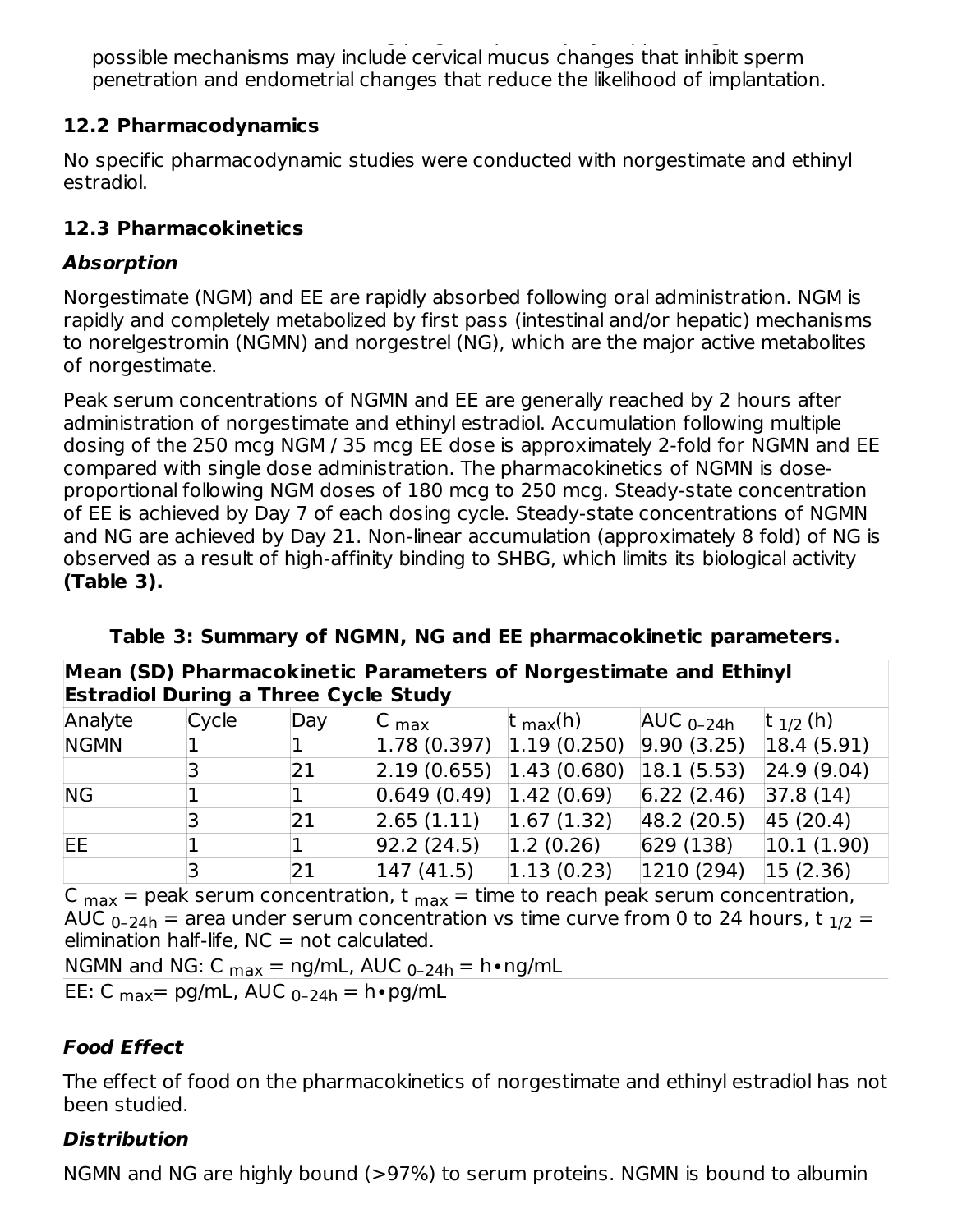and not to SHBG, while NG is bound primarily to SHBG. EE is extensively bound (>97%) to serum albumin and induces an increase in the serum concentrations of SHBG.

### **Metabolism**

NGM is extensively metabolized by first-pass mechanisms in the gastrointestinal tract and/or liver. NGM's primary active metabolite is NGMN. Subsequent hepatic metabolism of NGMN occurs and metabolites include NG, which is also active, and various hydroxylated and conjugated metabolites. Although NGMN and its metabolites inhibit a variety of P450 enzymes in human liver microsomes, under the recommended dosing regimen, the *in vivo* concentrations of NGMN and its metabolites, even at the peak serum levels, are relatively low compared to the inhibitory constant (K  $_{\rm i}$ ). EE is also metabolized to various hydroxylated products and their glucuronide and sulfate conjugates.

## **Excretion**

The metabolites of NGMN and EE are eliminated by renal and fecal pathways. Following administration of  $^{14}$ C-norgestimate, 47% (45 to 49%) and 37% (16 to 49%) of the administered radioactivity was eliminated in the urine and feces, respectively. Unchanged NGM was not detected in the urine. In addition to 17-deacetyl norgestimate, a number of metabolites of NGM have been identified in human urine following administration of radiolabeled NGM. These include 18, 19-Dinor-17-pregn-4-en-20-yn-3-one,17-hydroxy-13-ethyl,(17α)-(-);18,19-Dinor-5β-17-pregnan-20-yn,3α,17β-dihydroxy-13-ethyl,(17α), various hydroxylated metabolites and conjugates of these metabolites.

## **13 NONCLINICAL TOXICOLOGY**

## **13.1 Carcinogenesis, Mutagenesis, Impairment of Fertility**

### [See **WARNINGS AND PRECAUTIONS (**5.2, 5.11**)** and **USE IN SPECIFIC POPULATIONS (**8.1**).]**

## **14 CLINICAL STUDIES**

### **14.1 Contraception**

In three US clinical trials with norgestimate and ethinyl estradiol, 1,651 women aged 18 to 38 years were studied for up to 24 cycles, proving a total of 24,272 cycles of exposure. The racial demographic was about 73 to 86% Caucasian, 8 to 13% African-American, 6 to 14% Hispanic with the remainder Asian or Other  $(\leq 1\%)$ . There were no exclusions on the basis of weight; the weight range for women treated was 82 to 303 lbs, with a mean weight of about 135 lbs. The pregnancy rate was approximately 1 pregnancy per 100 women-years.

## **16 HOW SUPPLIED/STORAGE AND HANDLING**

### **16.1 How Supplied**

Norgestimate and Ethinyl Estradiol Tablets are available in blisters containing 28 tablets as follows: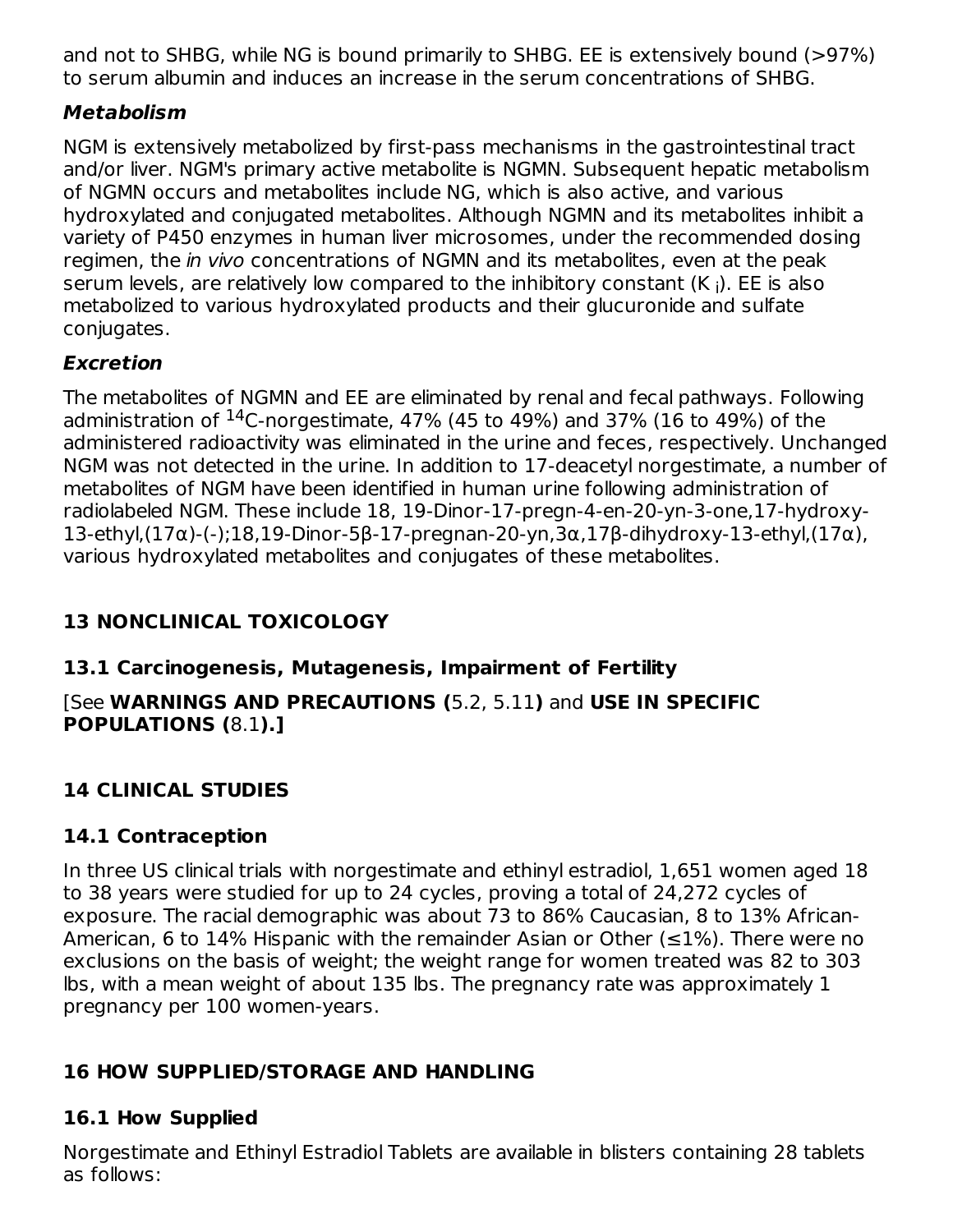Each blister card contains 21 active tablets and 7 inactive tablets. The 21 active tablets are blue, round, debossed with SZ on one side and T4 on the other side. The 7 inert tablets are green, round, debossed with SZ on one side and J1 on the other side.

- NDC 42291-553-28, one box containing 1 individual unit carton
- NDC 42291-553-84, one box containing 3 individual unit cartons

### **16.2 Storage Conditions**

- Store at 20° to 25°C (68° to 77°F) [see USP Controlled Room Temperature].
- Protect from light.

Keep out of reach of children

## **17 PATIENT COUNSELING INFORMATION**

### **See FDA-approved patient labeling ( Patient Information and Instructions for Use).**

Counsel patients about the following information:

- Cigarette smoking increases the risk of serious cardiovascular events from COC use, and that women who are over 35 years old and smoke should not use COCs [see **Boxed Warning]** .
- Increased risk of VTE compared to non-users of COCs is greatest after initially starting a COC or restarting (following a 4-week or greater pill-free interval) the same or a different COC [see **WARNINGS AND PRECAUTIONS (5.1)].**
- Norgestimate and Ethinyl Estradiol Tablets does not protect against HIV infection (AIDS) and other sexually transmitted infections.
- Norgestimate and Ethinyl Estradiol Tablets is not to be used during pregnancy; if pregnancy occurs during use of Norgestimate and Ethinyl Estradiol Tablets instruct the patient to stop further use [see **WARNINGS AND PRECAUTIONS (**5.9**)].**
- Take one tablet daily by mouth at the same time every day. Instruct patients what to do in the event tablets are missed [see **DOSAGE AND ADMINISTRATION (2.2)].**
- Use a back-up or alternative method of contraception when enzyme inducers are used with Norgestimate and Ethinyl Estradiol Tablets [see **DRUG INTERACTIONS (7.1)].**
- COCs may reduce breast milk production; this is less likely to occur if breastfeeding is well established [see **USE IN SPECIFIC POPULATIONS (8.3)].**
- Women who start COCs postpartum, and who have not yet had a period, should use an additional method of contraception until they have taken an active tablet for 7 consecutive days [see **DOSAGE AND ADMINISTRATION (2.2)].**
- Amenorrhea may occur. Consider pregnancy in the event of amenorrhea at the time of the first missed period. Rule out pregnancy in the event of amenorrhea in two or more consecutive cycles [see **WARNINGS AND PRECAUTIONS (**5.8**)].**

Manufactured For:

AvKARE

Pulaski, TN 38478

Rev. 04/2020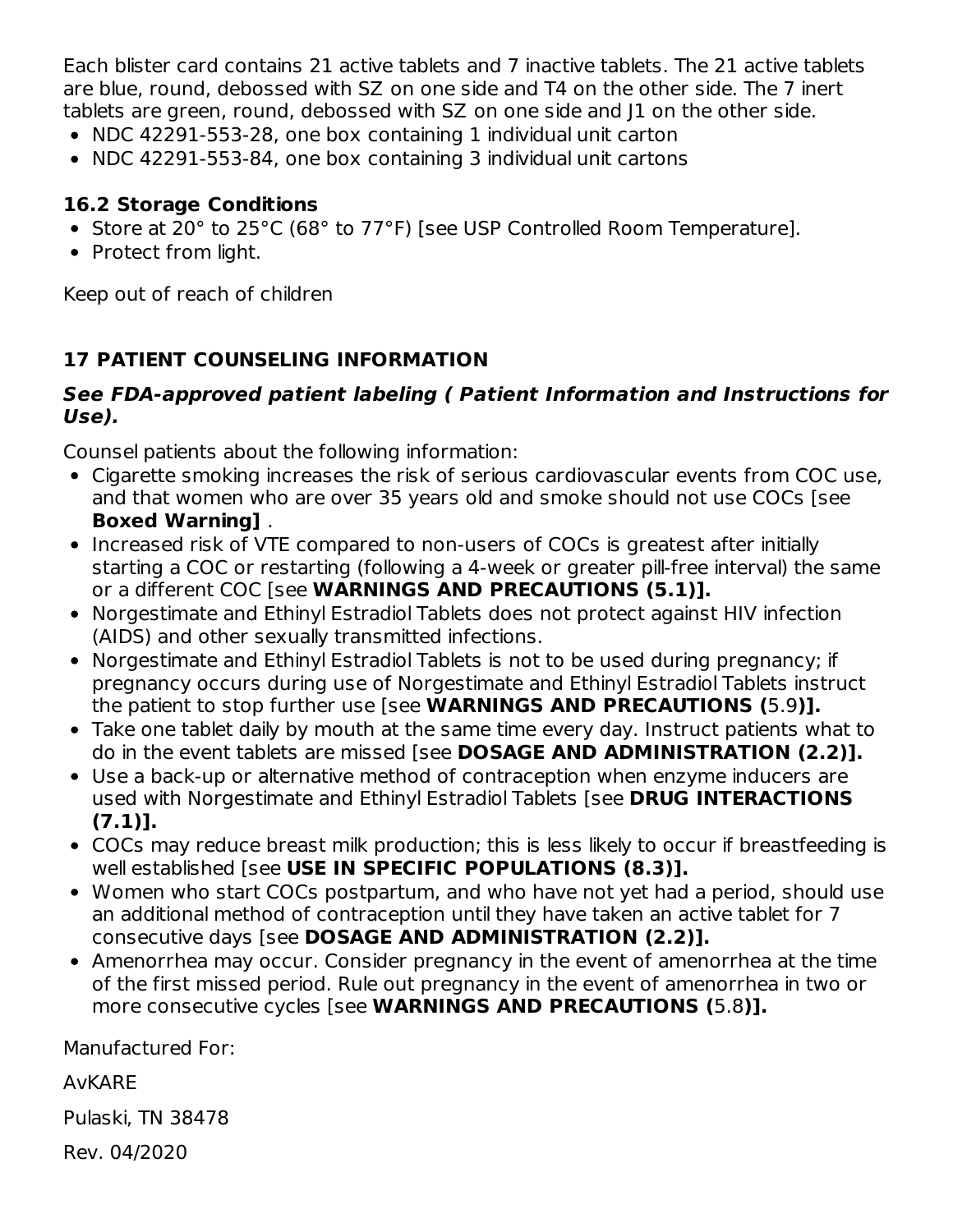### **Patient Information Norgestimate and Ethinyl Estradiol Tablets**

### **(nor-JES-ti-mate, ETH-i-nil es-tra-DYE-ol)**

#### **What is the most important information I should know about Norgestimate and Ethinyl Estradiol Tablets?**

#### **Do not use Norgestimate and Ethinyl Estradiol Tablets if you smoke cigarettes and are over 35 years old.** Smoking increases your risk of serious cardiovascular side effects from hormonal birth control pills, including death from heart attack, blood clots or stroke. This risk increases with age and the number of cigarettes you smoke.

### **What is Norgestimate and Ethinyl Estradiol Tablets?**

**Norgestimate and Ethinyl Estradiol Tablets**is a birth control pill (oral contraceptive) used by women to prevent pregnancy.

### **How does Norgestimate and Ethinyl Estradiol Tablets work for contraception?**

Your chance of getting pregnant depends on how well you follow the directions for taking your birth control pills. The better you follow the directions, the less chance you have of getting pregnant.

Based on the results of clinical studies, about 1 out of 100 women may get pregnant during the first year they use Norgestimate and Ethinyl Estradiol Tablets.

The following chart shows the chance of getting pregnant for women who use different methods of birth control. Each box on the chart contains a list of birth control methods that are similar in effectiveness. The most effective methods are at the top of the chart. The box on the bottom of the chart shows the chance of getting pregnant for women who do not use birth control and are trying to get pregnant.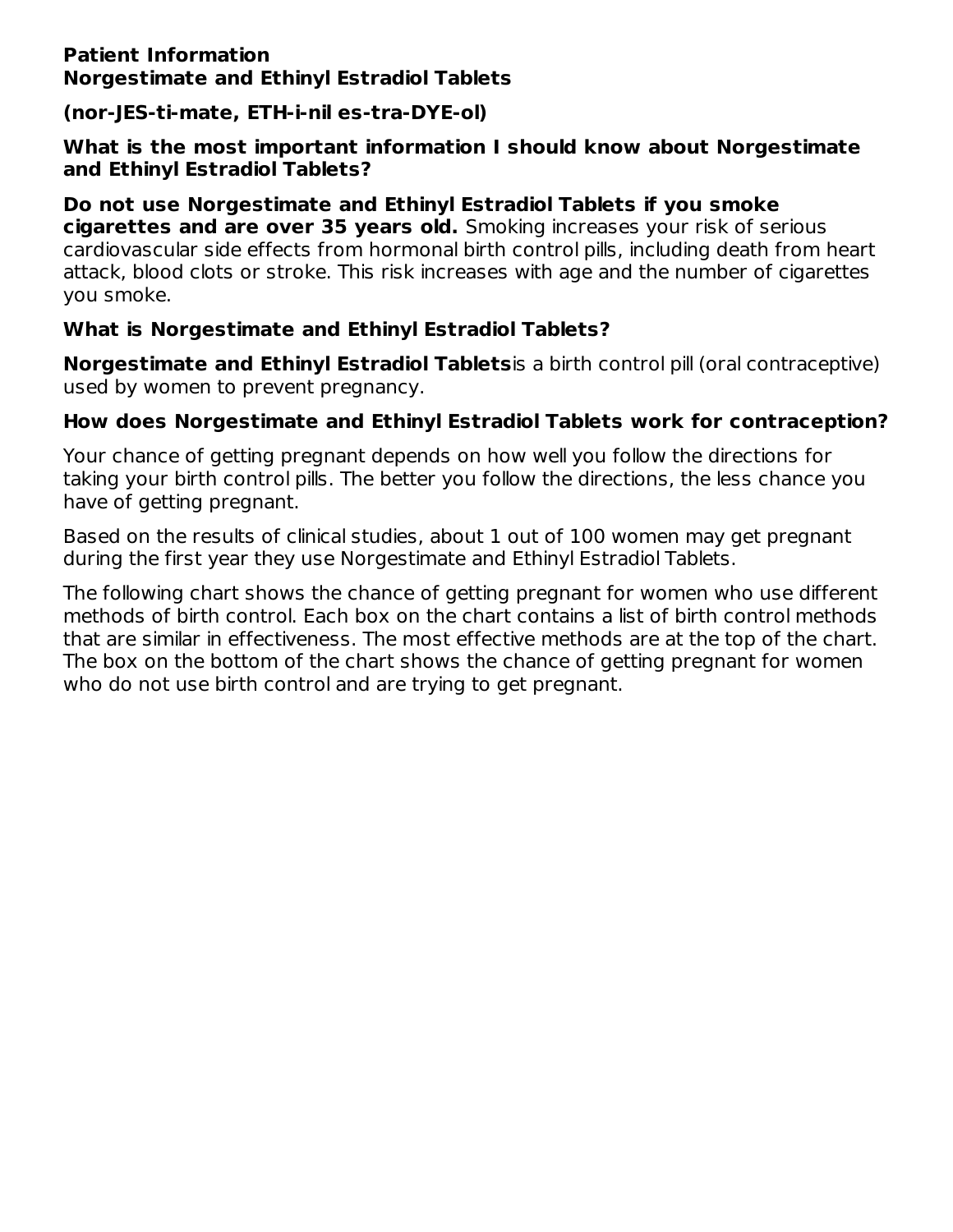

## **Who should not take Norgestimate and Ethinyl Estradiol Tablets?**

### **Do not take Norgestimate and Ethinyl Estradiol Tablets if you:**

- smoke and are over 35 years of age
- had blood clots in your arms, legs, lungs, or eyes
- had a problem with your blood that makes it clot more than normal
- have certain heart valve problems or irregular heart beat that increases your risk of having blood clots
- had a stroke
- had a heart attack
- have high blood pressure that cannot be controlled by medicine
- have diabetes with kidney, eye, nerve, or blood vessel damage
- have certain kinds of severe migraine headaches with aura, numbness, weakness or changes in vision, or any migraine headaches if you are over 35 years of age
- have liver problems, including liver tumors
- take any Hepatitis C drug combination containing ombitasvir/paritaprevir/ritonavir, with or without dasabuvir. This may increase levels of the liver enzyme "alanine aminotransferase" (ALT) in the blood.
- have any unexplained vaginal bleeding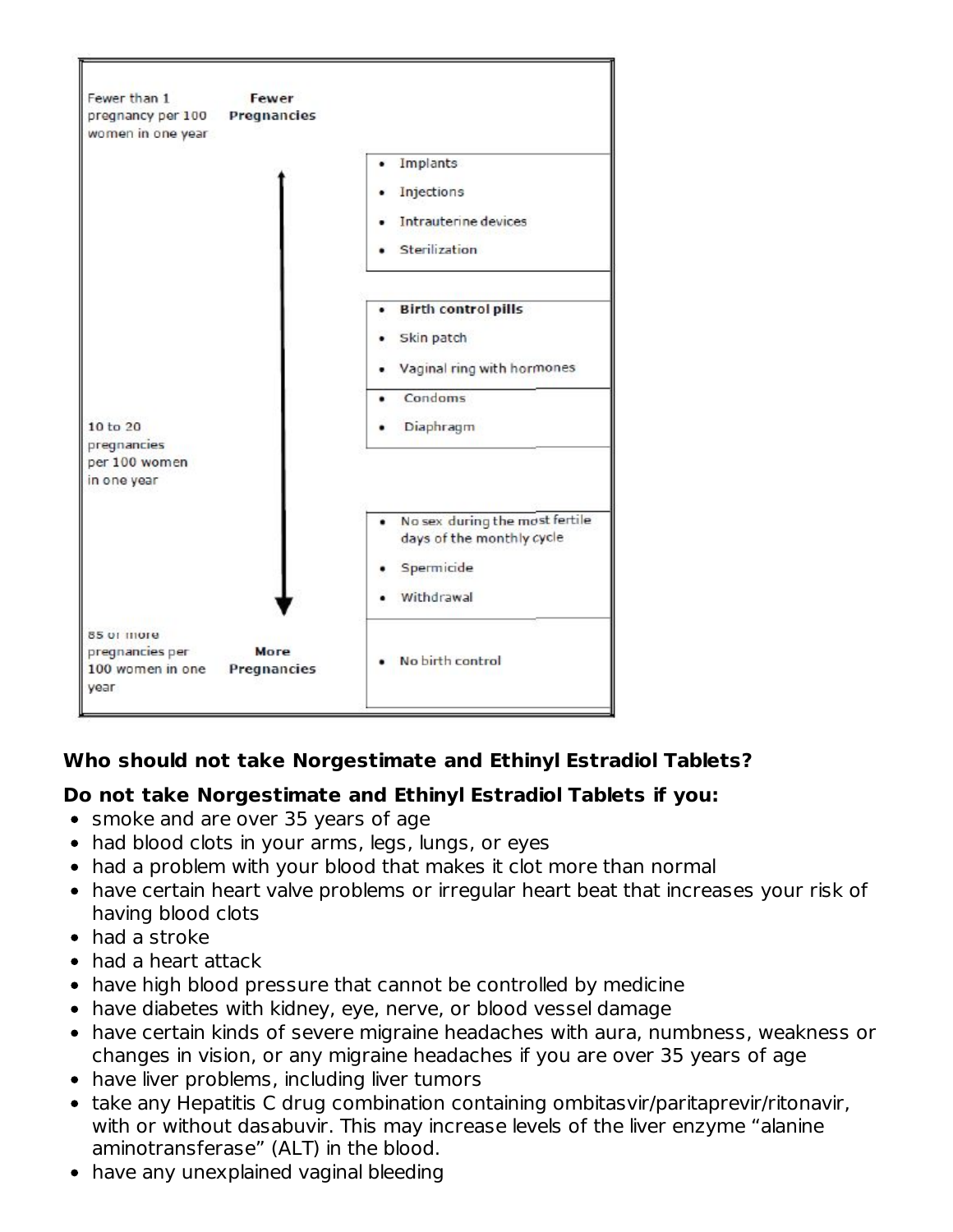- are pregnant
- had breast cancer or any cancer that is sensitive to female hormone

**If any of these conditions happen while you are taking Norgestimate and Ethinyl Estradiol Tablets, stop taking Norgestimate and Ethinyl Estradiol Tablets right away and talk to your healthcare provider. Use non-hormonal contraception when you stop taking Norgestimate and Ethinyl Estradiol Tablets.**

### **What should I tell my healthcare provider before taking Norgestimate and Ethinyl Estradiol Tablets?**

### **Tell your healthcare provider if you:**

- are pregnant or think you may be pregnant
- are depressed now or have been depressed in the past had yellowing of your skin or eyes (jaundice) caused by pregnancy (Cholestasis of pregnancy)
- are breastfeeding or plan to breastfeed. Norgestimate and Ethinyl Estradiol Tablets may decrease the amount of breast milk you make. A small amount of the hormones in Norgestimate and Ethinyl Estradiol Tablets may pass into your breast milk. Talk to your healthcare provider about the best birth control method for you while breastfeeding.

## **Tell your healthcare provider about all the medicines you take,** including

prescription and over-the-counter medicines, vitamins and herbal supplements.

Norgestimate and Ethinyl Estradiol Tablets may affect the way other medicines work, and other medicines may affect how well Norgestimate and Ethinyl Estradiol Tablets works.

Know the medicines you take. Keep a list of them to show your healthcare provider and pharmacist when you get a new medicine.

## **How should I take Norgestimate and Ethinyl Estradiol Tablets?**

**Read the Instructions for Use** at the end of this Patient Information **.**

### **What are the possible serious side effects of Norgestimate and Ethinyl Estradiol Tablets?**

Like pregnancy, Norgestimate and Ethinyl Estradiol Tablets may cause serious side effects, including blood clots in your lungs, heart attack, or a stroke that may lead to death. Some other examples of serious blood clots include blood clots in the legs or eyes.

Serious blood clots can happen especially if you smoke, are obese, or are older than 35 years of age. Serious blood clots are more likely to happen when you:

- first start taking birth control pills
- restart the same or different birth control pills after not using them for a month or more

### **Call your healthcare provider or go to a hospital emergency room right away if you have:**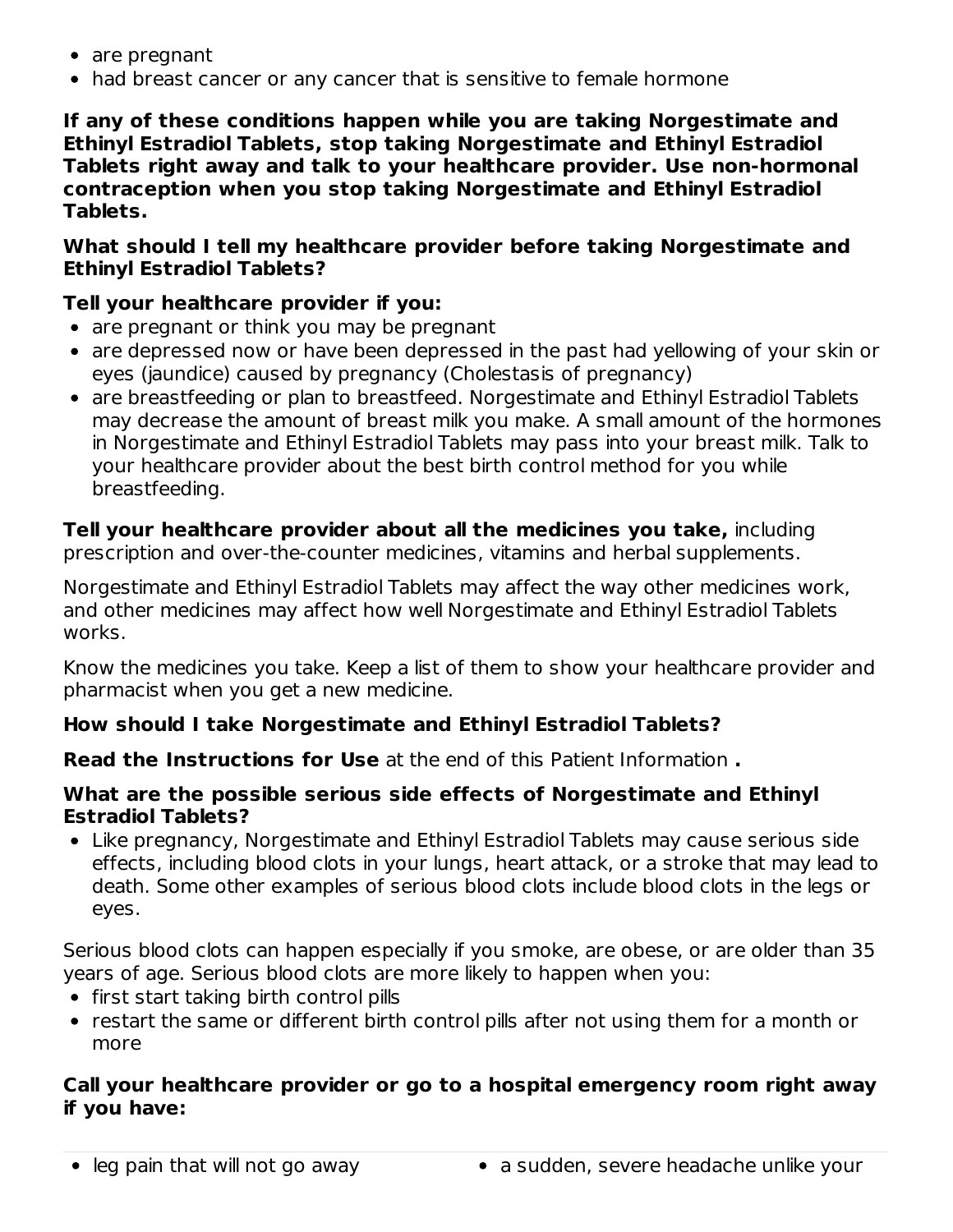- sudden severe shortness of breath
- sudden change in vision or blindness
- $\bullet$  chest pain

usual headaches

- weakness or numbness in your arm or leg
- trouble speaking

## **Other serious side effects include:**

## **liver problems, including:**

- o rare liver tumors
- <sup>o</sup> jaundice (cholestasis), especially if you previously had cholestasis of pregnancy. Call your healthcare provider if you have yellowing of your skin or eyes.
- **high blood pressure.** You should see your healthcare provider for a yearly check of your blood pressure.
- **gallbladder problems**
- **changes in the sugar and fat (cholesterol and triglycerides) levels in your blood**
- **new or worsening headaches including migraine headaches**
- **irregular or unusual vaginal bleeding and spotting between your menstrual periods, especially during the first 3 months of taking Norgestimate and Ethinyl Estradiol Tablets.**
- **depression**
- **possible cancer in your breast and cervix**
- **swelling of your skin especially around your mouth, eyes, and in your throat (angioedema).** Call your healthcare provider if you have a swollen face, lips, mouth tongue or throat, which may lead to difficulty swallowing or breathing. Your chance of having angioedema is higher if you have a history of angioedema.
- **dark patches of skin around your forehead, nose, cheeks and around your mouth, especially during pregnancy (chloasma).** Women who tend to get chloasma should avoid spending a long time in sunlight, tanning booths, and under sun lamps while taking Norgestimate and Ethinyl Estradiol Tablets. Use sunscreen if you have to be in the sunlight.

### **What are the most common side effects of Norgestimate and Ethinyl Estradiol Tablets?**

- headache (migraine)
- breast pain or tenderness, enlargement or discharge
- stomach pain, discomfort, and gas
- vaginal infections and discharge
- mood changes, including depression
- nervousness
- changes in weight
- $\bullet$  skin rash

These are not all the possible side effects of Norgestimate and Ethinyl Estradiol Tablets. For more information, ask your healthcare provider or pharmacist.

You may report side effects to AvKARE at 1-855-361-3993 or email drugsafety@avkare.com or FDA at 1-800-FDA-1088 or www.FDA.GOV/Medwatch.

## **What else should I know about taking Norgestimate and Ethinyl Estradiol**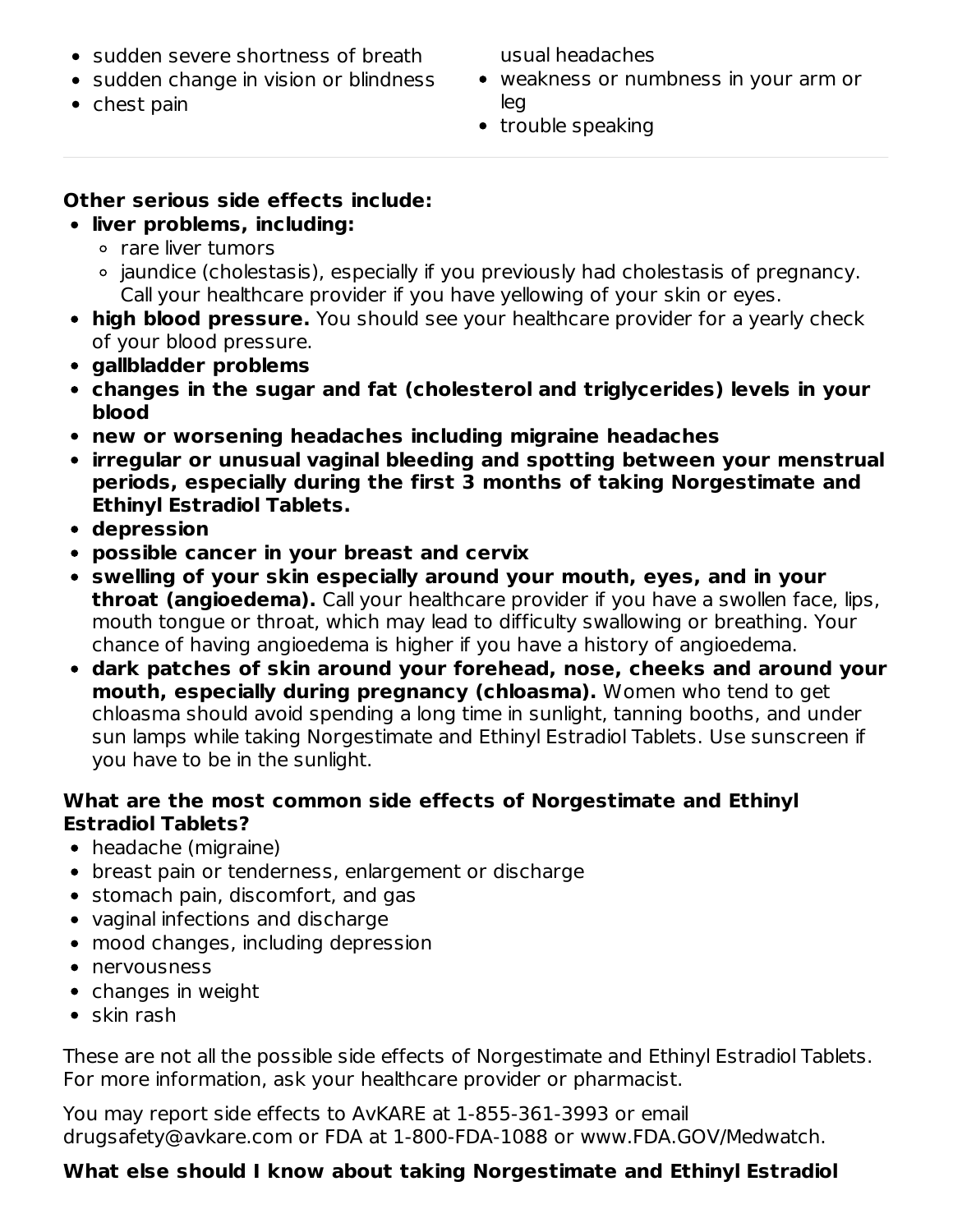## **Tablets?**

- If you are scheduled for any lab tests, tell your healthcare provider you are taking Norgestimate and Ethinyl Estradiol Tablets. Certain blood tests may be affected by Norgestimate and Ethinyl Estradiol Tablets.
- Norgestimate and Ethinyl Estradiol Tablets does not protect against HIV infection (AIDS) and other sexually transmitted infections.

## **How should I store Norgestimate and Ethinyl Estradiol Tablets?**

- Store Norgestimate and Ethinyl Estradiol Tablets at room temperature between 68°F to 77°F (20°C to 25°C).
- Keep Norgestimate and Ethinyl Estradiol Tablets and all medicines out of the reach of children.
- Store away from light.

### **General information about the safe and effective use of Norgestimate and Ethinyl Estradiol Tablets.**

Medicines are sometimes prescribed for purposes other than those listed in a Patient Information leaflet. Do not use Norgestimate and Ethinyl Estradiol Tablets for a condition for which it was not prescribed. Do not give Norgestimate and Ethinyl Estradiol Tablets to other people, even if they have the same symptoms that you have.

This Patient Information summarizes the most important information about Norgestimate and Ethinyl Estradiol Tablets. You can ask your pharmacist or healthcare provider for information about Norgestimate and Ethinyl Estradiol Tablets that is written for health professionals .

For more information, call AvKARE at 1-855-361-3993.

## **Do hormonal birth control pills cause cancer?**

It is not known if hormonal birth control pills causes breast cancer. Some studies, but not all, suggest that there could be a

slight increase in the risk of breast cancer among current users with longer duration of use.

If you have breast cancer now, or have had it in the past, do not use hormonal birth control because some breast cancers are

sensitive to hormones.Women who use birth control pills may have a slightly higher chance of getting cervical cancer. However, this

may be due to other reasons such as having more sexual partners.

Women who use birth control pills may have a slightly higher chance of gettin cervical cancer. However, this may be due to other reasons such as having more sexual partners.

## **What if I want to become pregnant?**

You may stop taking the pill whenever you wish. Consider a visit with your healthcare provider for a pre-pregnancy checkup before you stop taking the pill.

### **What should I know about my period when taking Norgestimate and Ethinyl Estradiol Tablets?**

Your periods may be lighter and shorter than usual. Some women may miss a period.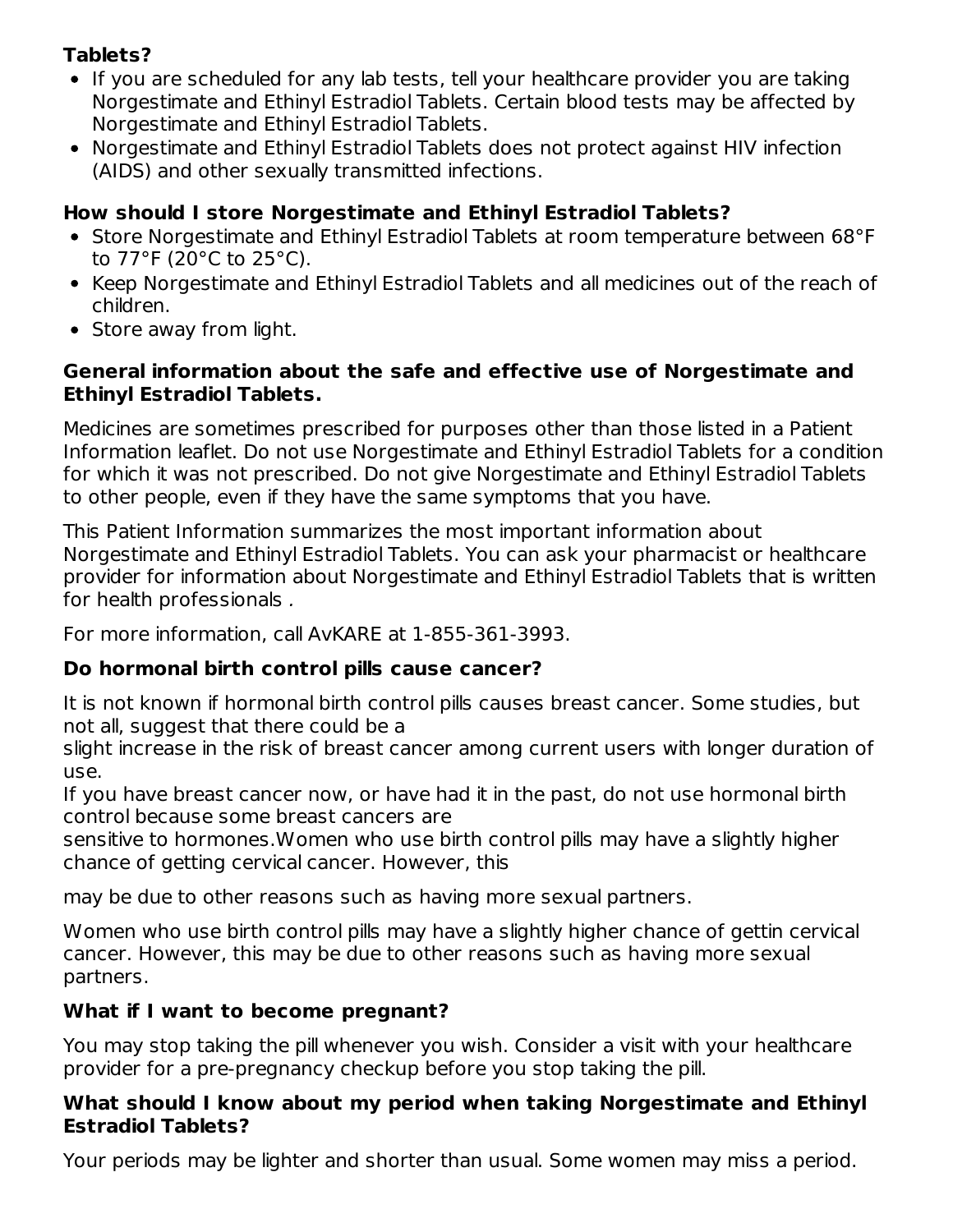Irregular vaginal bleeding or spotting may happen while you are taking Norgestimate and Ethinyl Estradiol Tablets, especially during the first few months of use. This usually is not a serious problem. It is important to continue taking your pills on a regular schedule to prevent a pregnancy.

## **What are the ingredients in Norgestimate and Ethinyl Estradiol Tablets?**

**Active ingredients:** Each blue pill contains norgestimate and ethinyl estradiol.

### **Inactive ingredients:**

**Blue pills:** crospovidone, FD & C Blue No.2 Aluminum Lake, lactose anhydrous, magnesium stearate, and pregelatinized starch.

**Green pills:** crospovidone, D & C Yellow No.10 Aluminum Lake, FD & C Blue No.2 Aluminum Lake, lactose anhydrous, magnesium stearate, and pregelatinized starch.

## **Instructions For Use**

## **Norgestimate and Ethinyl Estradiol Tablets**

### **Important Information about taking Norgestimate and Ethinyl Estradiol Tablets**

- Take 1 pill every day at the same time. Take the pills in the order directed on your blister pack.
- Do not skip your pills, even if you do not have sex often. If you miss pills (including starting the pack late) **you could get pregnant.** The more pills you miss, the more likely you are to get pregnant.
- If you have trouble remembering to take Norgestimate and Ethinyl Estradiol Tablets, talk to your healthcare provider. When you first start taking Norgestimate and Ethinyl Estradiol Tablets, spotting or light bleeding in between your periods may occur. Contact your healthcare provider if this does not go away after a few months.
- You may feel sick to your stomach (nauseous), especially during the first few months of taking Norgestimate and Ethinyl Estradiol Tablets. If you feel sick to your stomach, do not stop taking the pill. The problem will usually go away. If your nausea does not go away, call your healthcare provider.
- Missing pills can also cause spotting or light bleeding, even when you take the missed pills later. On the days you take 2 pills to make up for missed pills (see **What should I do if I miss any Norgestimate and Ethinyl Estradiol Tablets pills?** below), you could also feel a little sick to your stomach.
- It is not uncommon to miss a period. However, if you miss a period and have not taken Norgestimate and Ethinyl Estradiol Tablets according to directions, or miss 2 periods in a row, or feel like you may be pregnant, call your healthcare provider. If you have a positive pregnancy test, you should stop taking Norgestimate and Ethinyl Estradiol Tablets.
- If you have vomiting or diarrhea within 3 to 4 hours of taking your pill, take another pill of the same color from your extra pill blister pack. If you do not have an extra pill blister pack, take the next pill in your pill blister pack. Continue taking all your remaining pills in order. Start the first pill of your next pill blister pack the day after finishing your current pill blister pack. This will be 1 day earlier than originally scheduled. Continue on your new schedule.
- If you have vomiting or diarrhea for more than 1 day, your birth control pills may not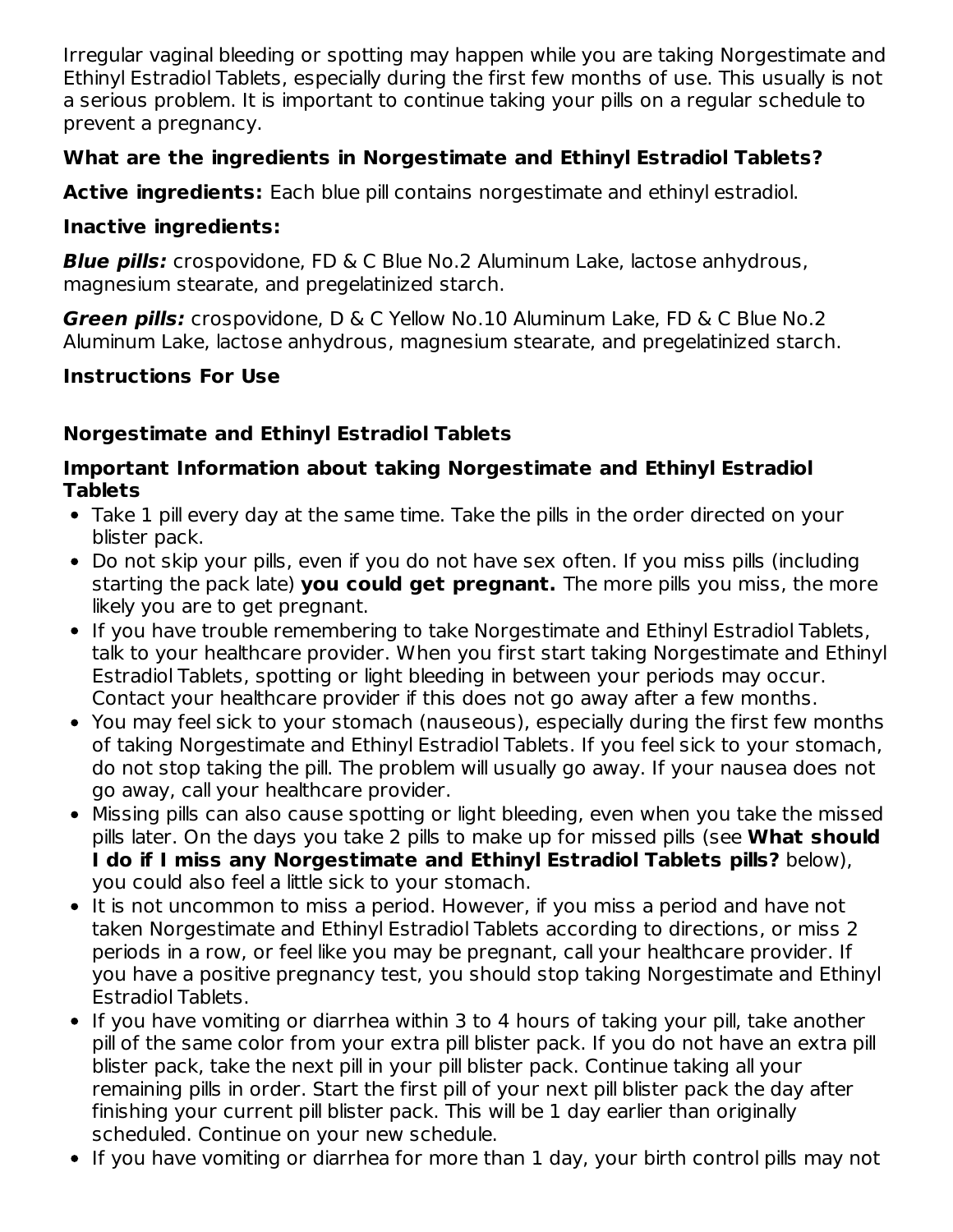work as well. Use an additional birth control method, like condoms and a spermicide, until you check with your healthcare provider.

• Stop taking Norgestimate and Ethinyl Estradiol Tablets at least 4 weeks before you have major surgery and do not restart after the surgery without asking your healthcare provider. Be sure to use other forms of contraception (like condoms and spermicide) during this time period.

### **Before you start taking Norgestimate and Ethinyl Estradiol Tablets:**

- Decide what time of day you want to take your pill. It is important to take it at the same time every day and in the order as directed on your blister pack.
- Have backup contraception (condoms and spermicide) available and if possible, an extra full blister pack of pills as needed.

### **When should I start taking Norgestimate and Ethinyl Estradiol Tablets?**

### **If you start taking Norgestimate and Ethinyl Estradiol Tablets and you have not used a hormonal birth control method before:**

- There are 2 ways to start taking your birth control pills. You can either start on a Sunday (Sunday Start) or on the first day (Day 1) of your natural menstrual period (Day 1 Start). Your healthcare provider should tell you when to start taking your birth control pill.
- If you use the Sunday Start, use non-hormonal back-up contraception such as condoms and spermicide for the first 7 days that you take Norgestimate and Ethinyl Estradiol Tablets. You do not need back-up contraception if you use the Day 1 Start.

### **If you start taking Norgestimate and Ethinyl Estradiol Tablets and you are switching from another birth control pill:**

- Start your new Norgestimate and Ethinyl Estradiol Tablets pack on the same day that you would start the next pack of your previous birth control method.
- Do not continue taking the pills from your previous birth control pack.

#### **If you start taking Norgestimate and Ethinyl Estradiol Tablets and previously used a vaginal ring or transdermal patch:**

• Start using Norgestimate and Ethinyl Estradiol Tablets on the day you would have reapplied the next ring or patch.

### **If you start taking Norgestimate and Ethinyl Estradiol Tablets and you are switching from a progestin-only method such as an implant or injection:**

Start taking Norgestimate and Ethinyl Estradiol Tablets on the day of removal of your implant or on the day when you would have had your next injection.

#### **If you start taking Norgestimate and Ethinyl Estradiol Tablets and you are switching from an intrauterine device or system (IUD or IUS):**

- Start taking Norgestimate and Ethinyl Estradiol Tablets on the day of removal of your IUD or IUS.
- You do not need back-up contraception if your IUD or IUS is removed on the first day (Day 1) of your period. If your IUD or IUS is removed on any other day, use nonhormonal back-up contraception such as condoms and spermicide for the first 7 days that you take Norgestimate and Ethinyl Estradiol Tablets.

### **Keep a calendar to track your period:**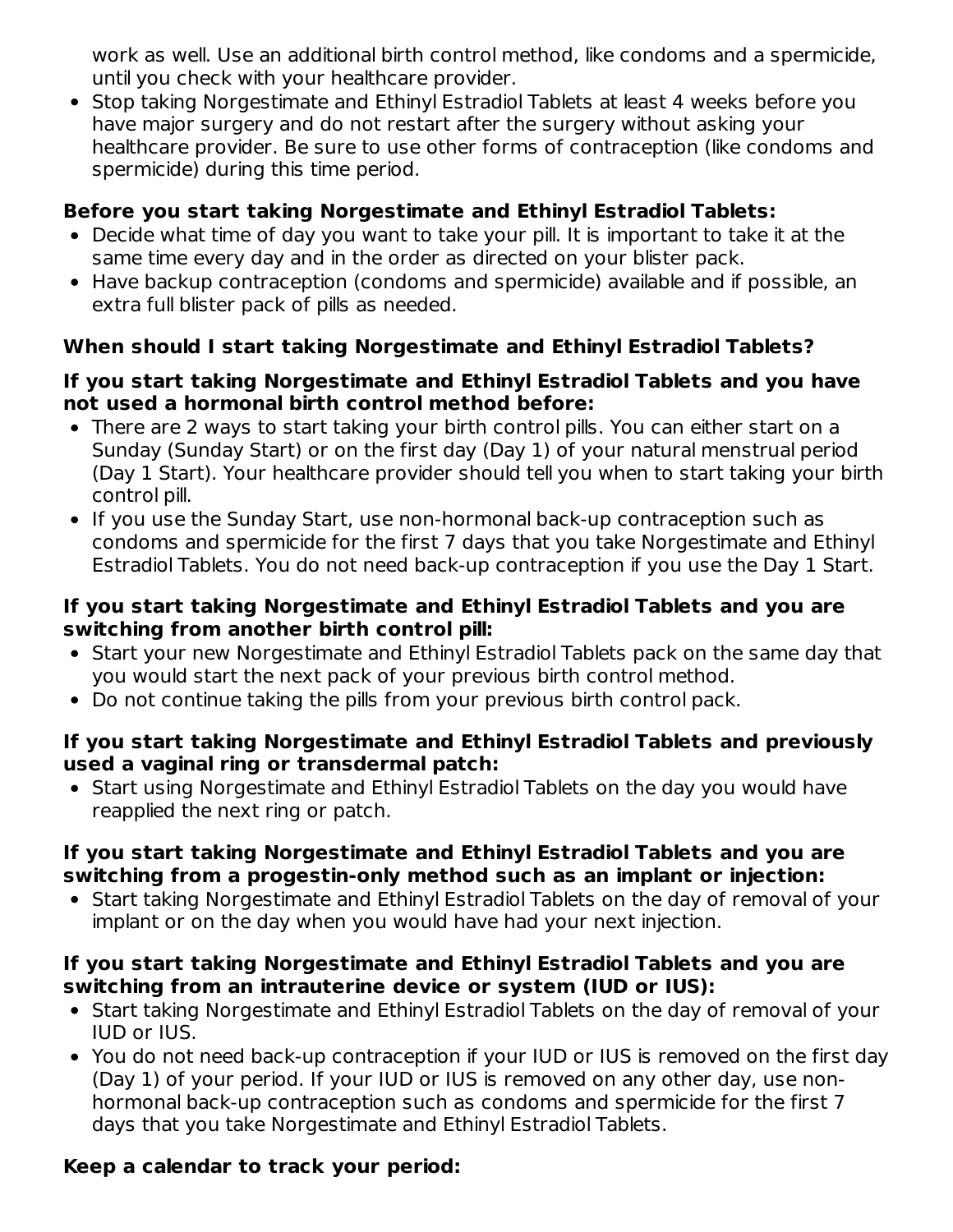**If this is the first time** you are taking birth control pills, read, " **When should I start taking Norgestimate and Ethinyl Estradiol Tablets?"** above. Follow these instructions for either a Sunday **Start or a Day 1 Start**.

## **Sunday Start:**

You will use a Sunday Start if your healthcare provider told you to take your first pill on a Sunday.

- Take pill **1** on the Sunday **after your period starts.**
- If your period starts on a Sunday, take pill "1" that day and refer to Day **1** Start instructions below.
- Take **1** pill every day in the order on the blister pack at the same time each day for **28** days.
- After taking the last pill on **Day 28** from the blister pack, start taking the first pill from a new blister pack, on the same day of the week as the first blister pack (Sunday). Take the first pill in the new blister pack whether or not you are having your period.
- Use non-hormonal back-up contraception such as condoms and spermicide for the first 7 days of the first cycle that you take Norgestimate and Ethinyl Estradiol Tablets.

## **Day 1 Start:**

You will use a **Day 1** Start if your doctor told you to take your first pill (Day 1) on the **first day of your period.**

- Take **1** pill every day in the order of the blister pack, at the same time each day, for **28** days.
- After taking the last pill on **Day 28** from the blister pack, start taking the first pill from a new pack, on the same day of the week as the first pack. Take the first pill in the new pack whether or not you are having your period.

## **Norgestimate and Ethinyl Estradiol Tablets comes in a blister pack. Read the instructions below for using your blister pack.**

## **BEFORE YOU START TAKING YOUR PILLS:**

1. BE SURE TO READ THESE DIRECTIONS:

Before you start taking your pills.

Anytime you are not sure what to do.

2. THE RIGHT WAY TO TAKE THE PILL IS TO TAKE ONE PILL EVERY DAY AT THE SAME TIME. If you miss pills you could get pregnant. This includes starting the pack late.

The more pills you miss, the more likely you are to get pregnant.

3. MANY WOMEN HAVE SPOTTING OR LIGHT BLEEDING, OR MAY FEEL SICK TO THEIR STOMACH DURING THE FIRST 1 to 3 PACKS OF PILLS. If you feel sick to your stomach or have spotting or light bleeding, do not stop taking the pill. The problem will usually go away. If it doesn't go away, check with your healthcare professional.

4. MISSING PILLS CAN ALSO CAUSE SPOTTING OR LIGHT BLEEDING, even when you make up these missed pills.

On the days you take 2 pills to make up for missed pills, you could also feel a little sick to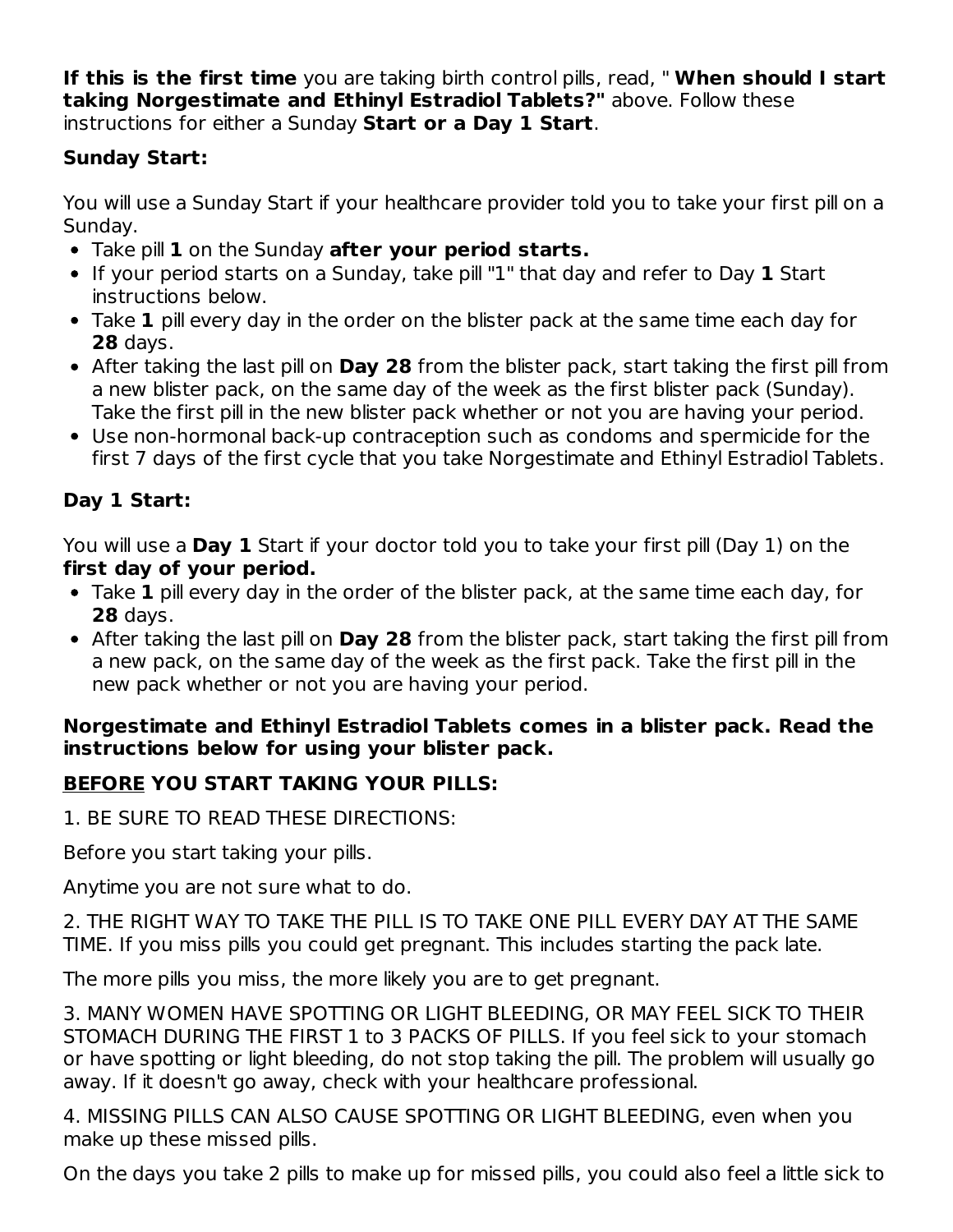your stomach.

5. IF YOU HAVE VOMITING OR DIARRHEA, OR IF YOU TAKE SOME MEDICINES, your pills may not work as well.

Use a back-up method (such as a condom or spermicide) until you check with your healthcare professional.

6. IF YOU HAVE TROUBLE REMEMBERING TO TAKE THE PILL, talk to your healthcare professional about how to make pill-taking easier or about using another method of birth control.

7. IF YOU HAVE ANY QUESTIONS OR ARE UNSURE ABOUT THE INFORMATION IN THIS LEAFLET, call your healthcare professional.

## **BEFORE YOU START TAKING YOUR PILLS**

## **1.DECIDE WHAT TIME OF DAY YOU WANT TO TAKE YOUR PILL.**

It is important to take it at about the same time every day.

## **2**. **LOOK AT YOUR PILL PACK**

The pill pack has 21 active pills (with hormones) to take for 3 weeks. This is followed by 1 week of reminder green pills (without hormones).

There are 21 blue active pills, and 7 green reminder pills.

## **3. ALSO FIND:**

1) where on the pack to start taking pills,

2) in what order to take the pills (follow the arrows)

3) the week numbers as shown in the diagram below.



## **4.BE SURE YOU HAVE READY AT ALL TIMES:**

ANOTHER KIND OF BIRTH CONTROL (such as a condom or spermicide) to use as a back-up method in case you miss pills.

AN EXTRA, FULL PILL PACK.

## **What should I do if I miss any Norgestimate and Ethinyl Estradiol Tablets**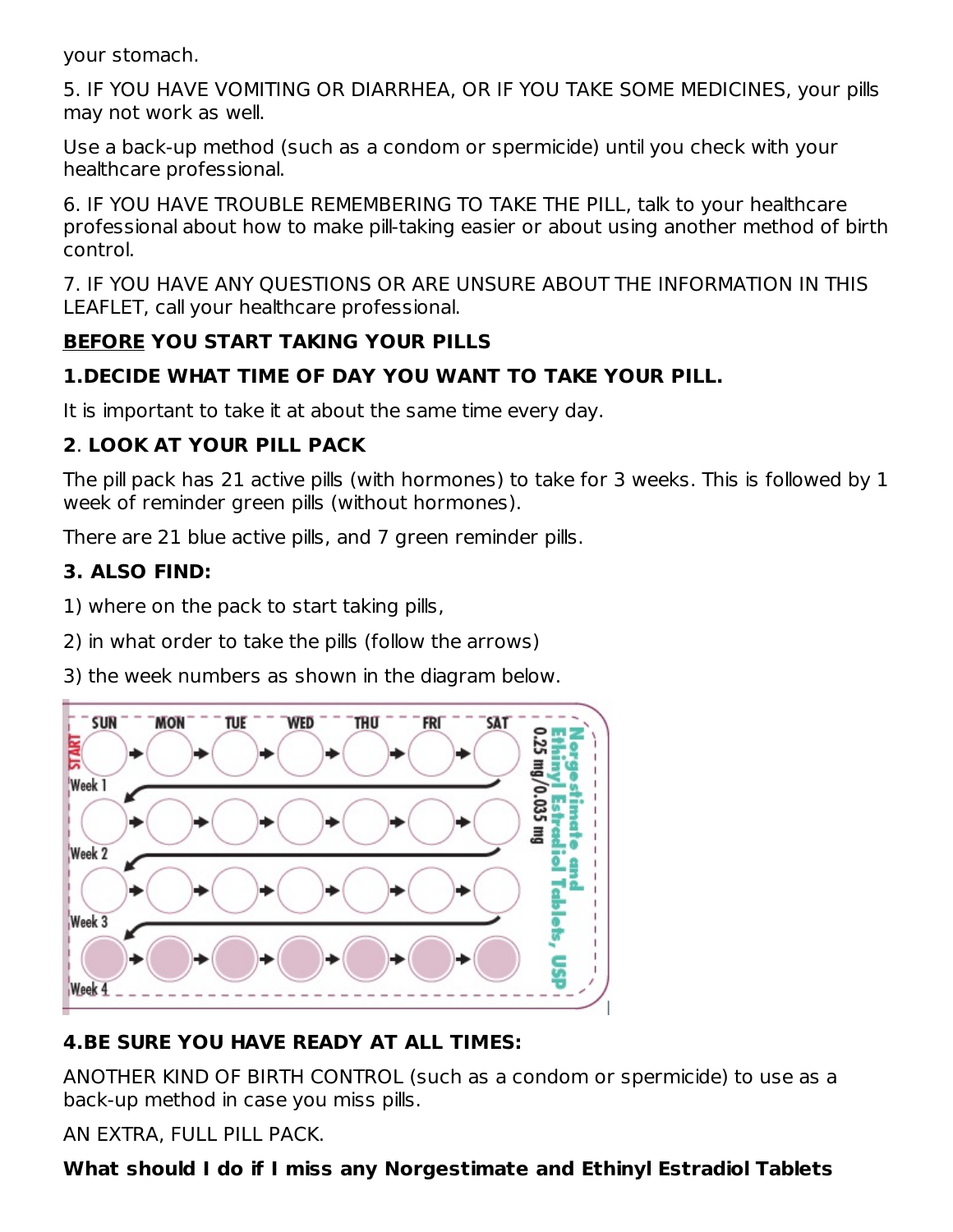### **pills?**

### **If you miss 1 pill in Weeks 1, 2, or 3, follow these steps:**

- Take it as soon as you remember. Take the next pill at your regular time. This means you may take 2 pills in 1 day.
- Then continue taking 1 pill every day until you finish the pack.
- You do not need to use a back-up birth control method if you have sex.

## **If you miss 2 pills in Week 1 or Week 2 of your pack, follow these steps:**

- Take the 2 missed pills as soon as possible and the next 2 pills the next day.
- Then continue to take 1 pill every day until you finish the pack.
- Use a non-hormonal birth control method (such as a condom and spermicide) as a back-up if you have sex during the first 7 days after missing your pills.

## **If you miss 2 pills in a row in Week 3, or you miss 3 or more pills in a row during Weeks 1, 2, or 3 of the pack, follow these steps:**

### **If you are a Day 1 Starter:**

- Throw out the rest of the pill pack and start a new pack that same day.
- You may not have your period this month but this is expected. However, if you miss your period 2 months in a row, call your healthcare provider because you might be pregnant.
- You could become pregnant if you have sex during the first 7 days after you restart your pills. You MUST use a non-hormonal birth control method (such as a condom and spermicide) as a back-up if you have sex during the first 7 days after you restart your pills.

### **If you are a Sunday Starter:**

- ∘ Keep taking 1 pill every day until Sunday. On Sunday, throw out the rest of the pack and start a new pack of pills that same day.
- Use a non-hormonal birth control method (such as a condom and spermicide) as a back-up if you have sex during the first 7 days after you restart your pills.

### **If you have any questions or are unsure about the information in this leaflet, call your healthcare provider.**

This Patient Information and Instructions for Use has been approved by the U.S. Food and Drug Administration.

Manufactured for:

AvKARE

Pulaski, TN 38478

Rev. 11/2021

### **Principal Display Panel**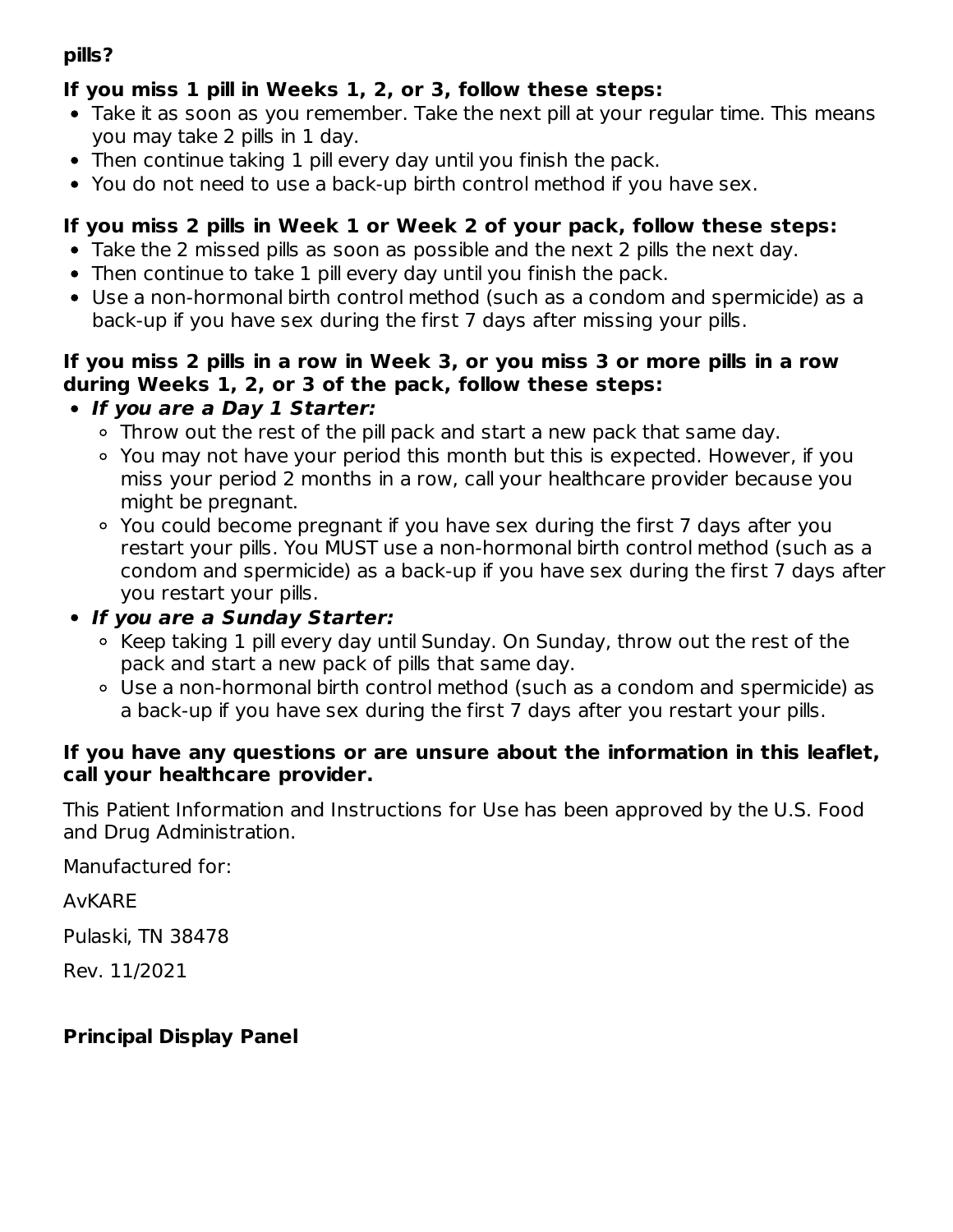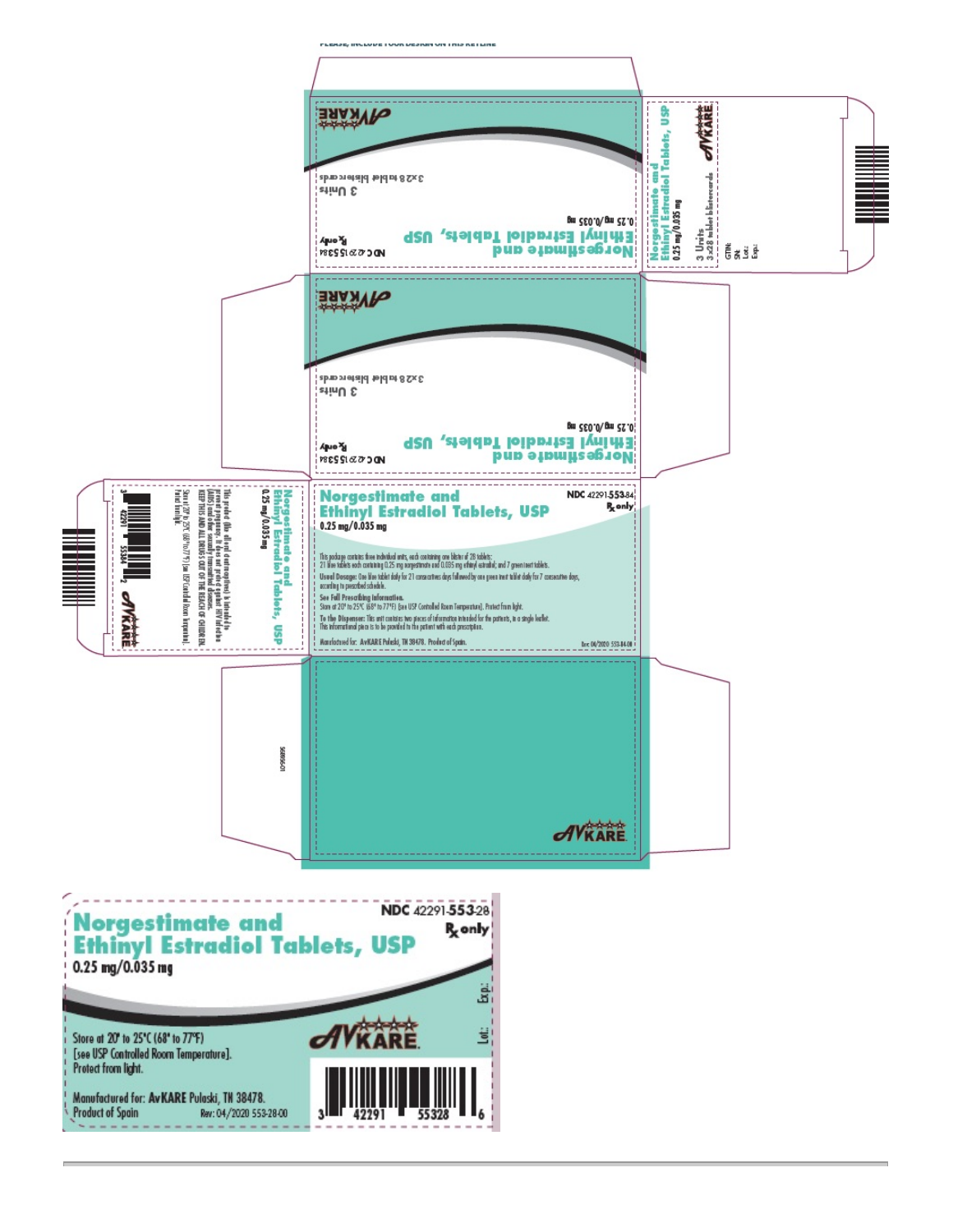## **NORGESTIMATE AND ETHINYL ESTRADIOL** norgestimate and ethinyl estradiol kit **Product Information Product Type** HUMAN PRESCRIPTION DRUG **Item Code (Source)** NDC:42291-553 **Packaging # Item Code Package Description Marketing Start Date Marketing End Date 1** NDC:42291-553- 3 in 1 CARTON 04/20/2020 84 **1** NDC:42291-553- 1 in 1 CARTON 28 **1** 1 in 1 BLISTER PACK; Type 0: Not a Combination Product **Quantity of Parts Part # Package Quantity Total Product Quantity Part 1** 21 **Part 2** 7 **Part 1 of 2 ESTARYLLA** norgestimate and ethinyl estradiol tablet **Product Information Route of Administration** ORAL **Active Ingredient/Active Moiety Ingredient Name Basis of Strength Strength NORGESTIMATE** (UNII: C291HFX4DY) (NORGESTIMATE - UNII:C291HFX4DY) NORGESTIMATE 0.25 mg **ETHINYL ESTRADIOL** (UNII: 423D2T571U) (ETHINYL ESTRADIOL - UNII:423D2T571U) ETHINYL ESTRADIOL 0.035 mg **Inactive Ingredients Ingredient Name Strength CROSPOVIDONE** (UNII: 68401960MK)

**FD&C BLUE NO. 2** (UNII: L06K8R7DQK) **ANHYDROUS LACTOSE** (UNII: 3SY5LH9PMK) **MAGNESIUM STEARATE** (UNII: 70097M6I30)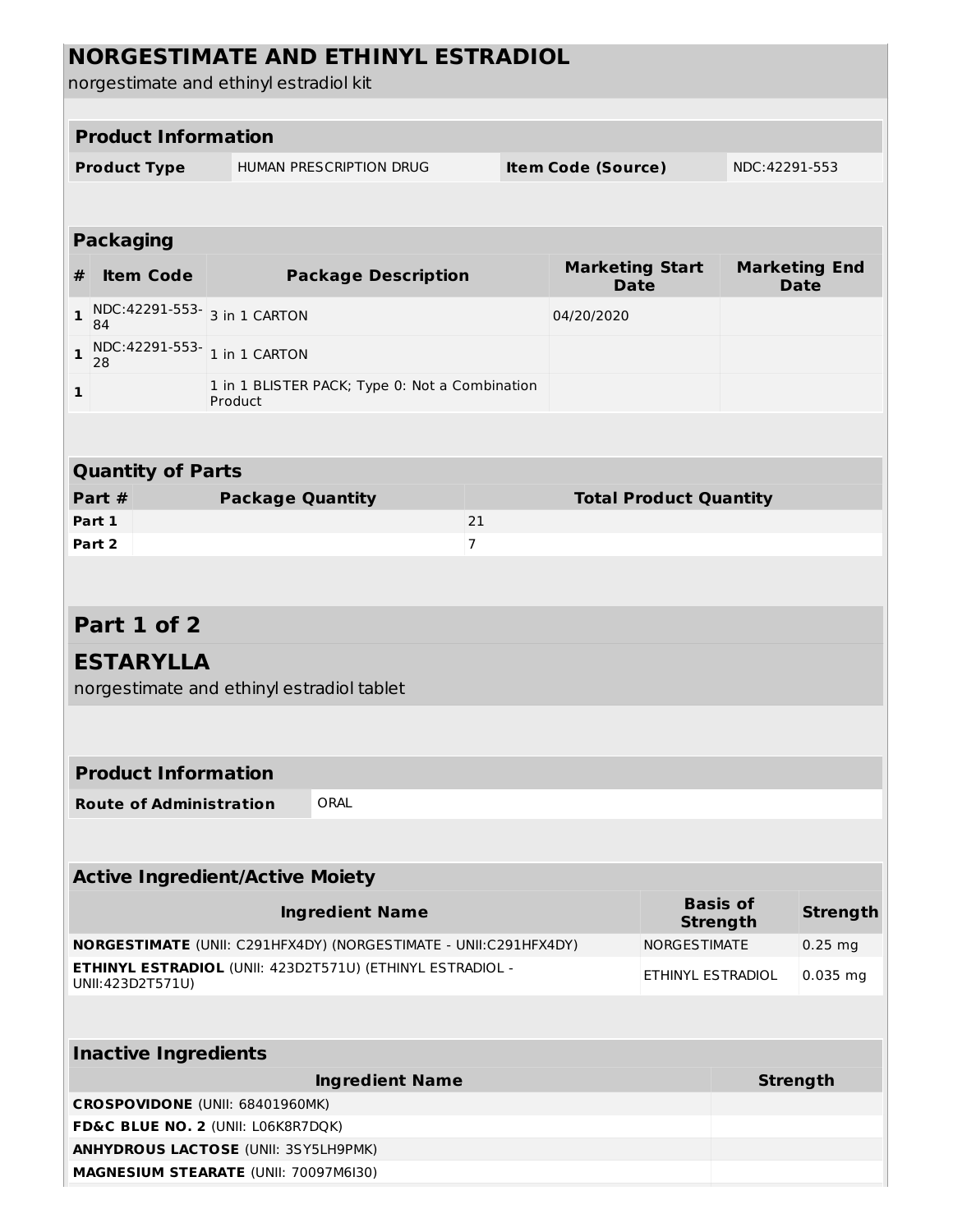| STARCH, CORN (UNII: O8232NY3SJ)             |            |                        |                                        |                                                     |                                     |
|---------------------------------------------|------------|------------------------|----------------------------------------|-----------------------------------------------------|-------------------------------------|
|                                             |            |                        |                                        |                                                     |                                     |
| <b>Product Characteristics</b>              |            |                        |                                        |                                                     |                                     |
| Color                                       | blue       |                        | <b>Score</b>                           |                                                     | no score                            |
|                                             |            | <b>ROUND</b>           | <b>Size</b>                            |                                                     | 6mm                                 |
| <b>Shape</b>                                |            |                        |                                        |                                                     |                                     |
| Flavor                                      |            |                        | <b>Imprint Code</b>                    |                                                     | SZ;T4                               |
| <b>Contains</b>                             |            |                        |                                        |                                                     |                                     |
| <b>Marketing Information</b>                |            |                        |                                        |                                                     |                                     |
| <b>Marketing</b><br>Category                |            | <b>Citation</b>        | <b>Application Number or Monograph</b> | <b>Marketing Start</b><br><b>Date</b>               | <b>Marketing End</b><br>Date        |
| <b>ANDA</b>                                 | ANDA090794 |                        |                                        | 01/01/2018                                          |                                     |
|                                             |            |                        |                                        |                                                     |                                     |
| Part 2 of 2                                 |            |                        |                                        |                                                     |                                     |
| <b>ESTARYLLA</b>                            |            |                        |                                        |                                                     |                                     |
| inert tablet                                |            |                        |                                        |                                                     |                                     |
|                                             |            |                        |                                        |                                                     |                                     |
|                                             |            |                        |                                        |                                                     |                                     |
| <b>Product Information</b>                  |            |                        |                                        |                                                     |                                     |
| <b>Route of Administration</b>              |            | ORAL                   |                                        |                                                     |                                     |
|                                             |            |                        |                                        |                                                     |                                     |
| <b>Inactive Ingredients</b>                 |            |                        |                                        |                                                     |                                     |
|                                             |            |                        |                                        |                                                     |                                     |
|                                             |            |                        |                                        |                                                     |                                     |
| CROSPOVIDONE (UNII: 68401960MK)             |            | <b>Ingredient Name</b> |                                        |                                                     | <b>Strength</b>                     |
| D&C YELLOW NO. 10 (UNII: 35SW5USQ3G)        |            |                        |                                        |                                                     |                                     |
| FD&C BLUE NO. 2 (UNII: L06K8R7DQK)          |            |                        |                                        |                                                     |                                     |
| <b>ANHYDROUS LACTOSE (UNII: 3SY5LH9PMK)</b> |            |                        |                                        |                                                     |                                     |
| MAGNESIUM STEARATE (UNII: 70097M6I30)       |            |                        |                                        |                                                     |                                     |
| STARCH, CORN (UNII: 08232NY3SJ)             |            |                        |                                        |                                                     |                                     |
|                                             |            |                        |                                        |                                                     |                                     |
| <b>Product Characteristics</b>              |            |                        |                                        |                                                     |                                     |
| <b>Color</b>                                | green      |                        | <b>Score</b>                           |                                                     | no score                            |
| <b>Shape</b>                                |            | <b>ROUND</b>           | <b>Size</b>                            |                                                     | 6mm                                 |
| <b>Flavor</b>                               |            |                        | <b>Imprint Code</b>                    |                                                     | SZ; J1                              |
| <b>Contains</b>                             |            |                        |                                        |                                                     |                                     |
|                                             |            |                        |                                        |                                                     |                                     |
| <b>Marketing Information</b>                |            |                        |                                        |                                                     |                                     |
| <b>Marketing</b><br>Category<br><b>ANDA</b> | ANDA090794 | <b>Citation</b>        | <b>Application Number or Monograph</b> | <b>Marketing Start</b><br><b>Date</b><br>01/01/2018 | <b>Marketing End</b><br><b>Date</b> |